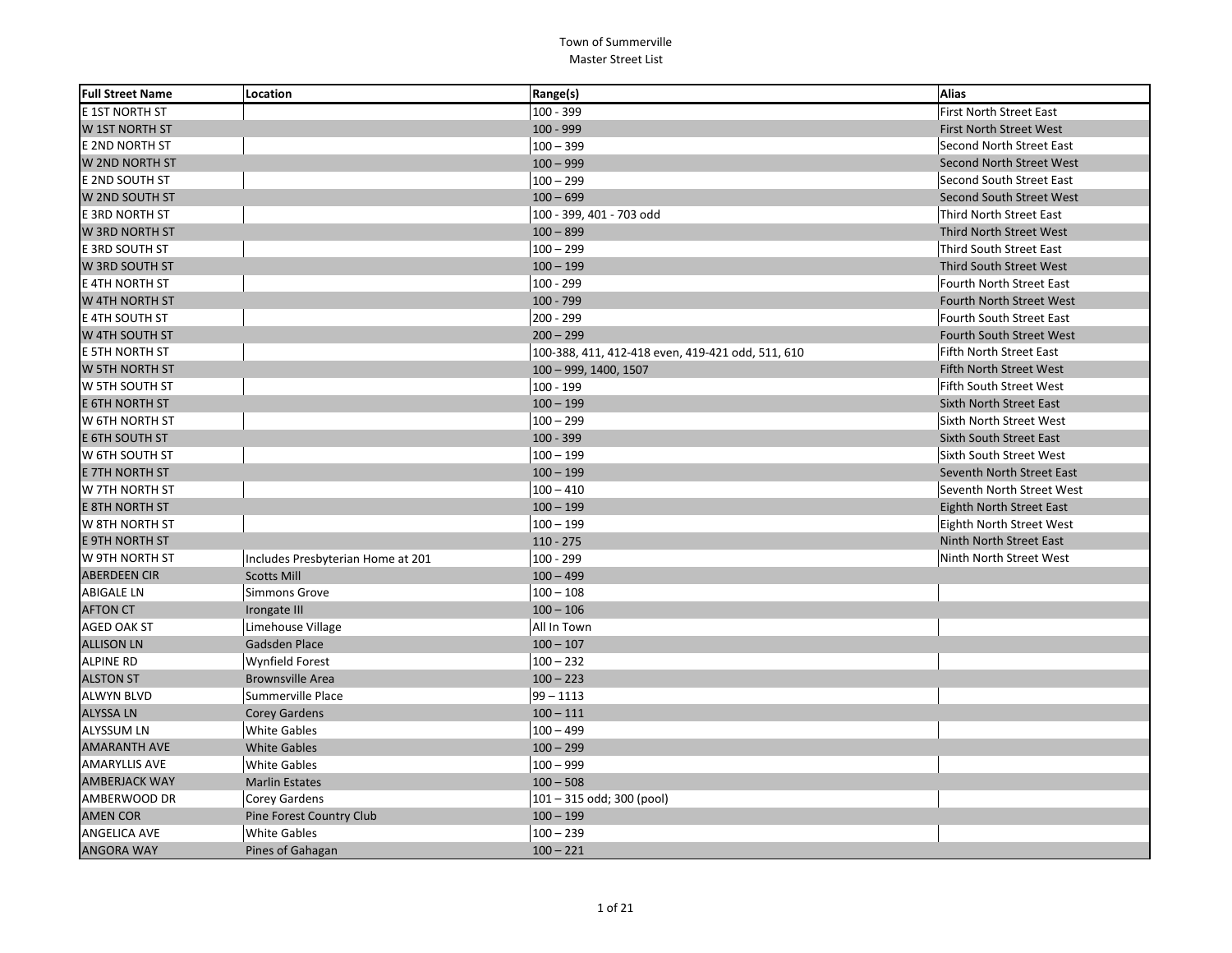| <b>Full Street Name</b> | Location                                 | Range(s)                                                                     | <b>Alias</b>   |
|-------------------------|------------------------------------------|------------------------------------------------------------------------------|----------------|
| <b>ANGUS DR</b>         | North Main Market                        | $100 - 199$                                                                  |                |
| <b>ANHINGA CT</b>       | Arbor Walk                               | $100 - 109$                                                                  |                |
| ANNANDALE CT            | Irongate III                             | $100 - 107$                                                                  |                |
| <b>ANNIE CIR</b>        | Simmons Terrace                          | $100 - 199$                                                                  |                |
| <b>ARALES ALY</b>       | <b>White Gables</b>                      | All In Town                                                                  |                |
| <b>ARBOR RD</b>         | Rose Hill                                | $100 - 129$                                                                  |                |
| ARBOR OAKS DR           | <b>Arbor Oaks</b>                        | $100 - 499$                                                                  |                |
| <b>ARTIC DR</b>         | South Main MHP                           | All in Town                                                                  |                |
| <b>ASHFORD CIR</b>      | <b>Summerville Crossing</b>              | $101 - 313$                                                                  |                |
| <b>ASHLEY DR</b>        | <b>Twin Oaks</b>                         | $100 - 330$                                                                  |                |
| <b>ASHLEY RIVER RD</b>  |                                          | 2 undeveloped parcels                                                        | <b>HWY 61</b>  |
| <b>ASHTON CV</b>        | <b>Bridges of Summerville</b>            | $100 - 199$                                                                  |                |
| <b>ATLANTIC ST</b>      | <b>Westside Heights</b>                  | $100 - 299$                                                                  |                |
| <b>AUBURN HILLS DR</b>  | <b>Scotts Mill</b>                       | $100 - 399$                                                                  |                |
| <b>AUGUSTA CT</b>       | Pine Forest Country Club                 | $100 - 109$                                                                  |                |
| <b>AULDS LN</b>         | <b>Brownsville Area</b>                  | $100 - 399$                                                                  | Auld's Lane    |
| <b>AUTUMN CUT</b>       | Summervillage MHP (utility address only) | 100                                                                          |                |
| <b>AVONSHIRE DR</b>     | Weatherstone                             | $69 - 279$                                                                   |                |
| <b>AYERS CIR</b>        | Salisbury Acres                          | 323, 325, 329, 331                                                           |                |
| <b>AZALEA DR</b>        | <b>Twin Oaks</b>                         | $100 - 125$                                                                  |                |
| AZALEA SQUARE BLVD      | Azalea Square Shopping Center            | $100 - 499$                                                                  |                |
| <b>BACONS BRIDGE RD</b> |                                          | 600 - 710, 711 - 991 odd, 850, 870 - 902 even; 950, 1610 - 1880 even, 1815 - | <b>HWY 165</b> |
|                         |                                          | 1925 odd                                                                     |                |
| <b>BALSAM CIR</b>       | Madison Ridge                            | $100 - 299$                                                                  |                |
| <b>BALTUSROL CT</b>     | Pine Forest Country Club                 | $2000 - 2013$                                                                |                |
| <b>BAMERT ST</b>        | Dovewood II                              | 184 - 205 Dorchester County; 206 - 214 Berkeley County                       |                |
| <b>BARBERRY ST</b>      | <b>White Gables</b>                      | $100 - 399$                                                                  |                |
| <b>BARLOW ST</b>        | <b>Oakbrook Commons</b>                  | $100 - 200$                                                                  |                |
| <b>BARNEY RHETT LN</b>  | Off Germantown Road                      | $100 - 499$                                                                  |                |
| <b>BARNWELL ST</b>      | Weatherstone                             | $100 - 299$                                                                  |                |
| <b>BARRINGTON CT</b>    | Irongate III                             | $100 - 116$                                                                  |                |
| <b>BARSHAY DR</b>       | Flowertown Village                       | 100                                                                          |                |
| <b>BASLER ST</b>        | <b>Summer Park</b>                       | $100 - 199$                                                                  |                |
| <b>BAWN DR</b>          | <b>Wynfield Forest</b>                   | $100 - 103$                                                                  |                |
| <b>BAY COLONY CT</b>    | Pine Forest Country Club                 | $100 - 118$                                                                  |                |
| <b>BAYBERRY RUN</b>     | Laurel Hill                              | $100 - 228$                                                                  |                |
| <b>BEAGLE RD</b>        | <b>Industrial Nexton</b>                 | 1321                                                                         |                |
| <b>BEAR ISLAND RD</b>   | Weatherstone & Vista Sands Apartments    | $100 - 1100$                                                                 |                |
| <b>BEAUFORT ST</b>      | Old Summerville                          | $100 - 401$                                                                  |                |
| <b>BECK CT</b>          | <b>Crestview MHP</b>                     | $102 - 104$                                                                  |                |
| <b>BECK ST</b>          | <b>Crestview MHP</b>                     | $574 - 728$                                                                  |                |
| <b>BELLERIVE LN</b>     | Pine Forest Country Club                 | $188 - 405$                                                                  |                |
| <b>BELLFLOWER DR</b>    | Daniels Orchard                          | $100 - 221$                                                                  |                |
| <b>BENNETT LN</b>       | <b>Branch Creek</b>                      | $100 - 240$                                                                  |                |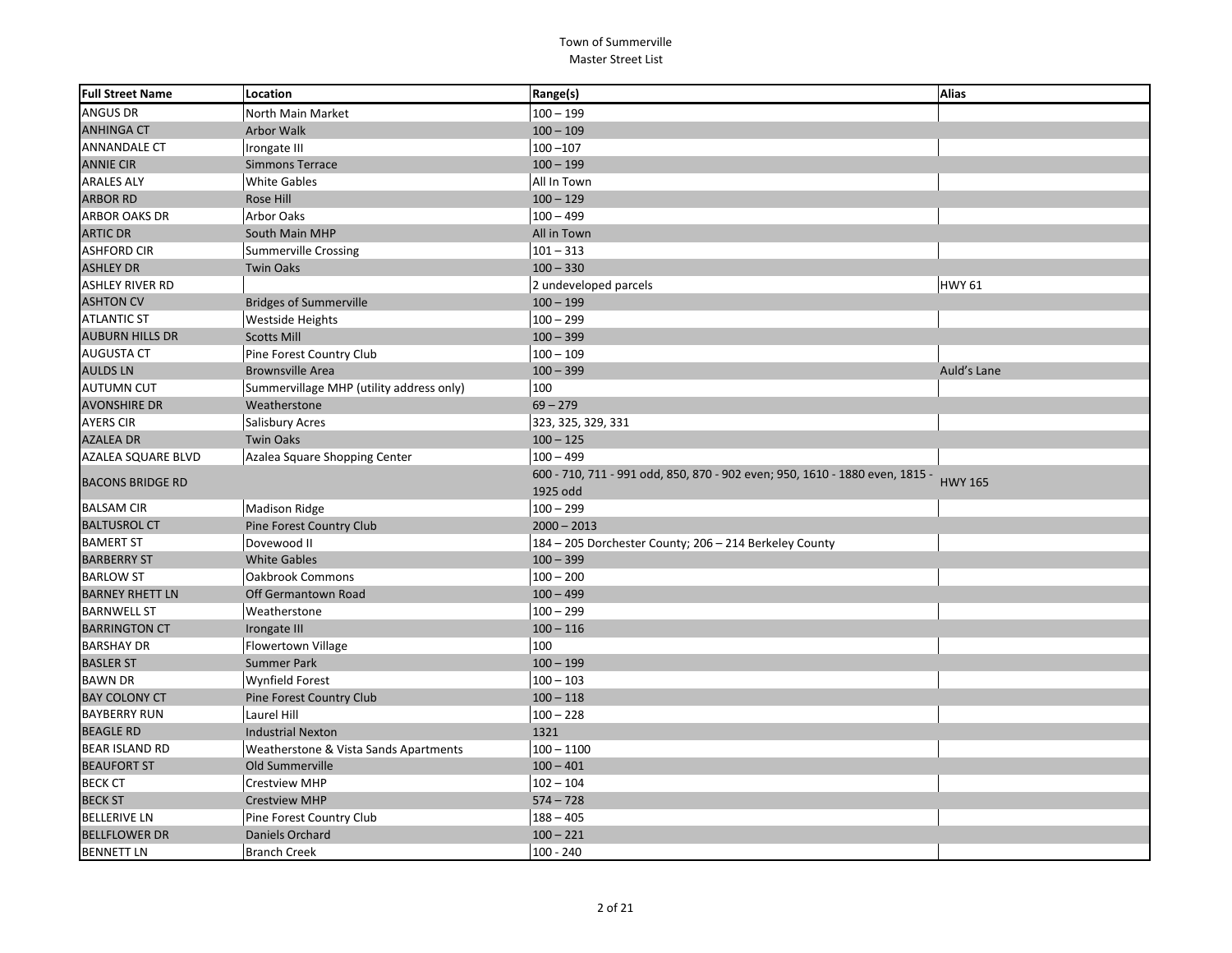| <b>Full Street Name</b>   | Location                                  | Range(s)                                                                       | <b>Alias</b>                |
|---------------------------|-------------------------------------------|--------------------------------------------------------------------------------|-----------------------------|
| <b>BENTONS LODGE RD</b>   | Oakbrook Area                             | $94 - 299$                                                                     | Benton's Lodge Road         |
| <b>BERKELEY CIR</b>       | <b>Berkeley County</b>                    | 114, 128 - 132 even, 135, 139 - 143 odd, 200                                   |                             |
| <b>BETHPAGE CT</b>        | Pine Forest Country Club                  | $100 - 205$                                                                    |                             |
| <b>BEVERLY DR</b>         | Chandler Village / Bridges of Summerville | 23 - 100, 102 - 398 even, Chandler; 400-999, Bridges                           |                             |
| <b>BILL PARK DR</b>       | <b>Bridges of Summerville</b>             | $100 - 199$                                                                    |                             |
| <b>BIRCH ST</b>           | Old Summerville                           | $100 - 199$                                                                    |                             |
| <b>BIRD CAGE WALK</b>     | <b>Newington Plantation</b>               | $100 - 103$                                                                    |                             |
| <b>BIRD PINE DR</b>       | Limehouse Village                         | All In Town                                                                    |                             |
| <b>BLACK GUM DR</b>       | Limehouse Village                         | $100 - 101, 208$                                                               |                             |
| <b>BLACK OAK BLVD</b>     | Gahagan                                   | $100 - 711$                                                                    |                             |
| <b>BLACK RIVER DR</b>     | Lakes of Summerville                      | $100 - 199$                                                                    |                             |
| <b>BLAKE DR</b>           | <b>Newington Plantation</b>               | $100 - 126$                                                                    |                             |
| <b>BLANTON LN</b>         | <b>Country Club Estates</b>               | $100 - 102$                                                                    |                             |
| <b>BLOCKER LN</b>         |                                           | $100 - 199$                                                                    |                             |
| <b>BLOSSOM WAY</b>        | <b>Magnolia Hills</b>                     | $100 - 112$                                                                    |                             |
| <b>BLUE BEECH CT</b>      | Summerhaven                               | $100 - 199$                                                                    |                             |
| <b>BLUE JASMINE LN</b>    | <b>Scotts Mill</b>                        | $49 - 199$                                                                     |                             |
| <b>BLUEBELL AVE</b>       | Robynwyn                                  | $100 - 406$                                                                    |                             |
| <b>BLUEBONNET ST</b>      | <b>White Gables</b>                       | $100 - 599$                                                                    |                             |
| <b>BO BARRY LN</b>        | Branch Creek                              | $100 - 110$                                                                    |                             |
| <b>BONITA CT</b>          | <b>Marlin Estates</b>                     | $100 - 104$                                                                    |                             |
| <b>BONNEAU CT</b>         | Irongate III                              | $100 - 112$                                                                    |                             |
| <b>BOONE ST</b>           | <b>Brownsville Area</b>                   | $100 - 299$                                                                    |                             |
| <b>BOONE DR</b>           | <b>Newington Plantation</b>               | $100 - 216$                                                                    |                             |
| <b>BOONEHILL PKWY</b>     |                                           | $110 - 302$                                                                    |                             |
| <b>BOONEHILL RD</b>       |                                           | 403 - 413 odd, 500, 501, 502 - 510 even, 505, 600 - 603, 605 - 616, 640; 801 - |                             |
|                           |                                           | 1365 odd, 1110 - 1204 even, 1212 - 1312 even                                   |                             |
| <b>BOSQUET CT</b>         | Quail Arbor-Wellington Apts               | $\mathbf{1}$                                                                   |                             |
| W BOUNDARY ST             |                                           | 515 - 525, 1000 - 1020 even                                                    | <b>Boundary Street West</b> |
| <b>BRADD ST</b>           | Corey Woods                               | $100 - 124$                                                                    |                             |
| <b>BRANCH CREEK TRL</b>   | Branch Creek                              | $71 - 500$                                                                     |                             |
| <b>BRANDON DR</b>         | Corey Point 2                             | $100 - 106$                                                                    |                             |
| <b>BRANDYMILL BLVD</b>    | Brandymill I                              | 100                                                                            |                             |
| <b>BRECKINGRIDGE DR</b>   | <b>Summer Park</b>                        | $100 - 399$                                                                    |                             |
| <b>BRIARWOOD LN</b>       |                                           | 101, 105, 107-122, 124 -130 even, 125, 201 - 209 odd                           |                             |
| <b>BRIARWOOD AVE</b>      | Off Old Trolley Road                      | 100, 101                                                                       |                             |
| <b>BRICK KILN DR</b>      | Branch Creek                              | $300 - 500$                                                                    |                             |
| <b>BRIDGE POINTE LN</b>   | <b>Bridge Pointe Apartments</b>           | $100 - 199$                                                                    |                             |
| <b>BRIGHTON LN</b>        | Crichton Parish                           | $100 - 110$                                                                    |                             |
| <b>BRIGHTON PARK BLVD</b> | Nexton                                    | 200 - 399, 318A-F and 322A-F                                                   |                             |
| <b>BRISTOW DR</b>         | Flowertown Village                        | 101                                                                            |                             |
| <b>BRITTONDALE RD</b>     | <b>Carrington Chase</b>                   | $100 - 305$                                                                    |                             |
| <b>W BROAD ST</b>         |                                           | 1245, 1300 - 1310 even                                                         |                             |
| <b>BROAD RIVER DR</b>     | Lakes of Summerville                      | $100 - 199$                                                                    | <b>Broad Street West</b>    |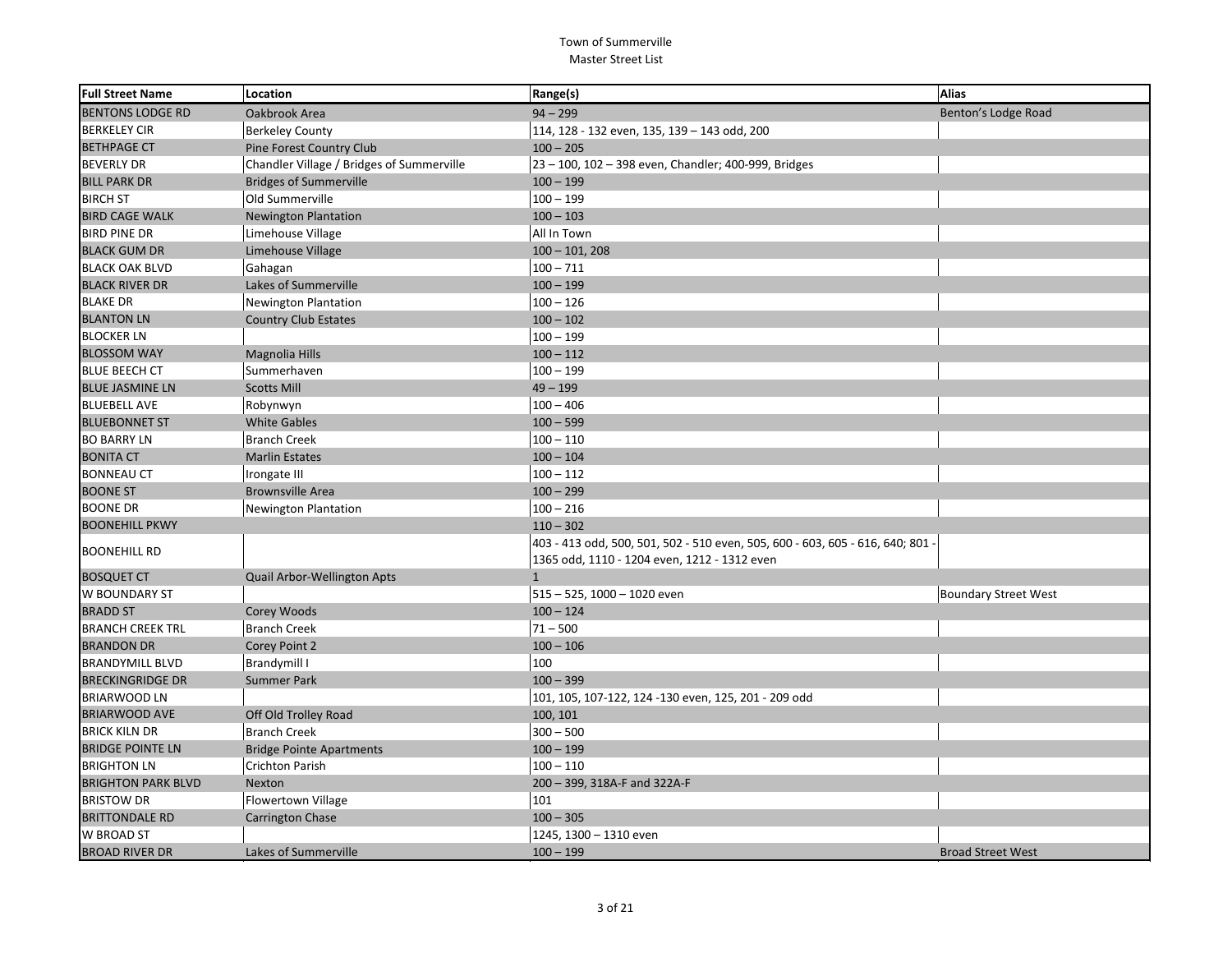| <b>Full Street Name</b> | Location                        | Range(s)                                                                     | Alias                     |
|-------------------------|---------------------------------|------------------------------------------------------------------------------|---------------------------|
| <b>BROOKHAVEN WAY</b>   | Brookhaven                      | $100 - 112$                                                                  |                           |
| <b>BROWNFIELD DR</b>    | Gadsden Place                   | $100 - 121$                                                                  |                           |
| <b>BRUTUS LN</b>        | Pines at Gahagan                | $100 - 222$                                                                  |                           |
| <b>BRYAN ST</b>         | Old Summerville                 | $100 - 500$                                                                  |                           |
| <b>BUCKFIELD LN</b>     | Weatherstone                    | $100 - 199$                                                                  |                           |
| <b>BULLMAN LN</b>       | Limehouse Village               | All in Town                                                                  |                           |
| <b>BUNKER CT</b>        | Corey Woods                     | $100 - 103$                                                                  |                           |
| <b>BUNTING CT</b>       | Oak Knoll                       | $102 - 105$                                                                  |                           |
| <b>BUNTINGS ALY</b>     | Daniels Orchard                 | All in Town                                                                  |                           |
| <b>BUREMDA RUN</b>      | <b>Pine Forest Country Club</b> | $2000 - 2005$                                                                |                           |
| <b>BURNHAM RD</b>       | Quail Arbor Cove                | $101 - 205$                                                                  |                           |
| <b>BURRSTONE TRL</b>    | <b>Wynfield Forest</b>          | $100 - 104$                                                                  |                           |
| <b>BURTON AVE</b>       | <b>Bridges of Summerville</b>   | $100 - 499$                                                                  |                           |
| <b>BUTLER ST</b>        | <b>Charleston County</b>        | $200 - 300$ even                                                             |                           |
| W BUTTERNUT RD          | Off Central Avenue              | 100, 101, 111, 429                                                           | Butternut Road West       |
| <b>CADDY CT</b>         | Corey Woods                     | $100 - 104$                                                                  |                           |
| <b>CALEB CT</b>         | Cambridge Park                  | 99-179                                                                       |                           |
| <b>CAMELIA DR</b>       | <b>Twin Oaks</b>                | $100 - 121$                                                                  |                           |
| <b>CANABERRY CIR</b>    | Corey Woods                     | $101 - 328$                                                                  |                           |
| <b>CANAL ST</b>         |                                 | $100 - 108$ even                                                             |                           |
| <b>CANDLEBRUSH LN</b>   | Summer Park                     | $100 - 199$                                                                  |                           |
| <b>CANDLELITE PATH</b>  | <b>Country Club Estates</b>     | $102 - 111$                                                                  |                           |
| <b>CANDOVER CT</b>      | Summerville Place II            | $100 - 106$                                                                  |                           |
| <b>CANVASBACK DR</b>    | Gadsden Acres                   | $100 - 124$                                                                  |                           |
| <b>CARNOUSTIE CT</b>    | Pine Forest Country Club        | $100 - 116$                                                                  |                           |
| E CAROLINA AVE          | Old Summerville                 | $100 - 299$                                                                  | Carolina Avenue East      |
| W CAROLINA AVE          | Old Summerville                 | $100 - 720$                                                                  | Carolina Avenue West      |
| <b>CAROLINE LN</b>      | <b>Simmons Terrace</b>          | $99 - 103$                                                                   |                           |
| <b>CARRAWAY LN</b>      | Village on Central              | $100 - 101$                                                                  |                           |
| <b>CARROLL CT</b>       |                                 | 100-199                                                                      |                           |
| <b>CASTLE HARBOR DR</b> | Pine Forest Country Club        | $100 - 207$                                                                  |                           |
| <b>CATBRIAR CT</b>      | <b>Bridges of Summerville</b>   | $100 - 199$                                                                  |                           |
| <b>CATS PAW ALY</b>     | <b>White Gables</b>             | All in Town                                                                  | Cat's Paw Alley           |
| <b>CAVALIER DR</b>      | Royal Manor                     | $100 - 599$                                                                  |                           |
| N CEDAR ST              | Old Summerville                 | $100 - 999$                                                                  | Cedar Street North        |
| <b>S CEDAR ST</b>       | Old Summerville                 | $100 - 227$                                                                  | <b>Cedar Street South</b> |
| <b>CELANDINE ALY</b>    | <b>White Gables</b>             | All in Town                                                                  |                           |
|                         |                                 | 100 - 628, 700, 704, 710, 633 - 911 odd, 720, 732, 818 A & F, 820, 888 - 914 |                           |
| <b>CENTRAL AVE</b>      |                                 | even, 923, 931, 933, 1101 - 1125 odd, 1116, 1120, 1225, 1296 vacant lot,     |                           |
|                         |                                 | 1298 BellSouth easement, 1300, 1400-1406, 1419-1439, 1505, 1601-1629         |                           |
|                         |                                 | odd, 1610 - 1620 even                                                        |                           |
| <b>CHAFF CT</b>         | Brandymill I                    | $100 - 110$                                                                  |                           |
| <b>CHALLEDON DR</b>     | Challedon                       | $100 - 249$                                                                  |                           |
| <b>CHANDLER DR</b>      | Chandler Village                | $100 - 215$                                                                  |                           |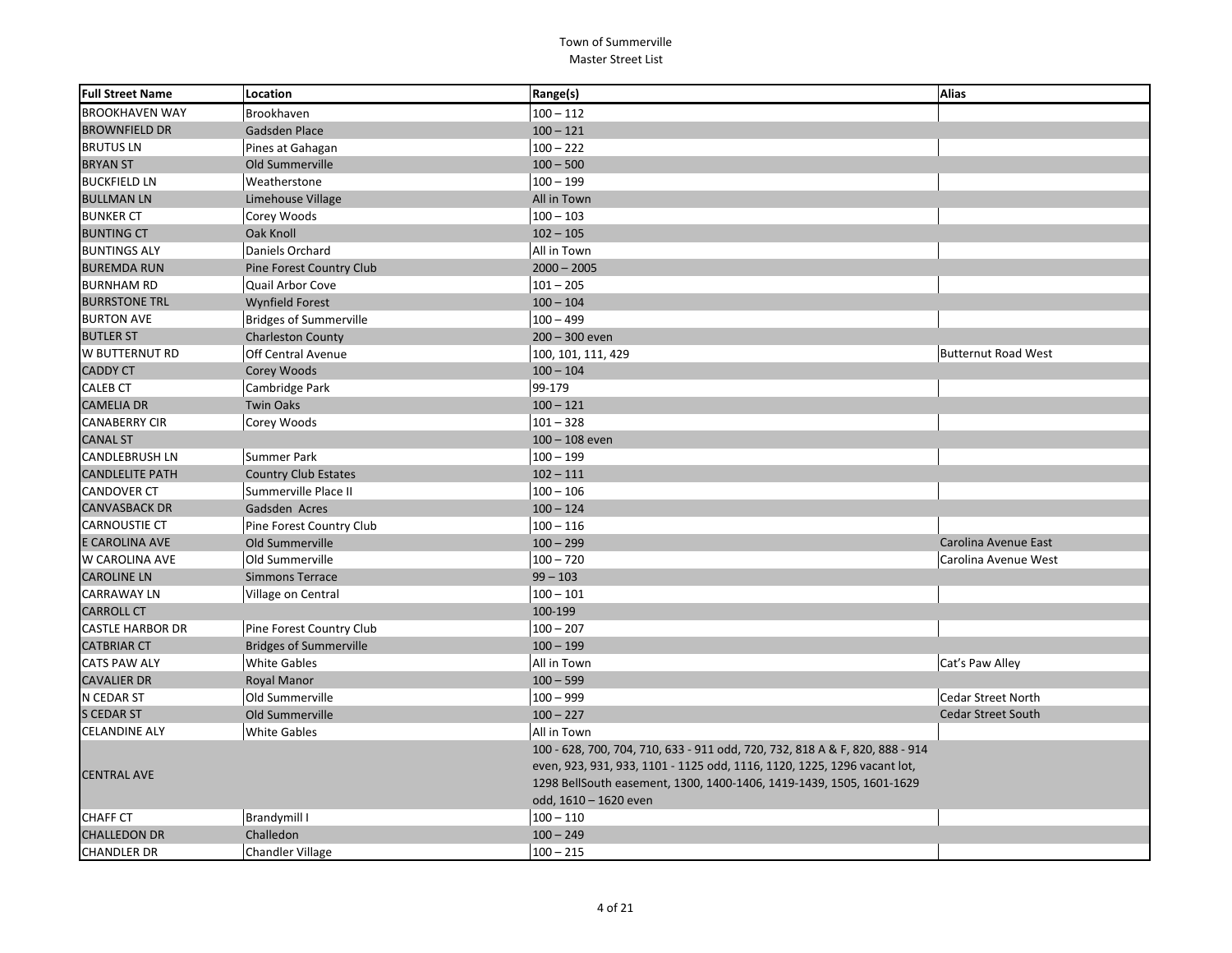| <b>Full Street Name</b>    | Location                        | Range(s)                             | Alias               |
|----------------------------|---------------------------------|--------------------------------------|---------------------|
| <b>CHANDLER CREEK RD</b>   | Off Miles-Jamison Road          | $100 - 399$                          |                     |
| <b>CHARLESTON ST</b>       | Old Summerville                 | $100 - 199$                          |                     |
| <b>CHELSEA CT</b>          | Evergreen                       | $100 - 105$                          |                     |
| <b>CHERRY PL</b>           | Robynwyn                        | $100 - 105$                          |                     |
| <b>CHINQUAPIN DR</b>       | <b>Arbor Oaks</b>               | $100 - 499$                          |                     |
| <b>CHIPPING SPARROW DR</b> | Arbor Walk                      | $ 200 - 230$                         |                     |
| <b>CHURCHILL CT</b>        | <b>Newington Estates</b>        | $100 - 109$                          |                     |
| <b>CIDER CT</b>            | Pine Forest Country Club        | $1000 - 1025$                        |                     |
| <b>CINEMA DR</b>           | Azalea Square Shopping Center   | All in Town                          |                     |
| <b>CLASSIC ST</b>          |                                 | $100 - 110$                          |                     |
| <b>CLAUSSEN ST</b>         | Off Orangeburg Road             | 100, 209                             |                     |
| <b>CLEVELAND ST</b>        | Glynn Acres                     | $100 - 412$                          |                     |
| <b>CLIFTON ST</b>          | Old Summerville                 | $100 - 399$                          |                     |
| <b>CLOVER ST</b>           | Robynwyn                        | $100 - 307$                          |                     |
| <b>CLOVER AVE</b>          | Challedon                       | $100 - 121$                          |                     |
| <b>CLUBHOUSE RD</b>        | Corey Woods                     | $101 - 120$                          |                     |
| <b>COASTAL WOOD LN</b>     | South Pointe Estates            | $100 - 110$                          |                     |
| <b>COLDSTREAM CT</b>       | Pine Forest Country Club        | $1000 - 1021$                        |                     |
| <b>COLLETON AVE</b>        | Old Summerville                 | $100 - 129$                          |                     |
| <b>COMISKEY PARK CIR</b>   | Fieldview                       | $100 - 314$                          |                     |
| N COMMODORE WAY            | Limehouse Village               | $100 - 511$                          | Commodore Way North |
| S COMMODORE WAY            | Limehouse Village               | $90 - 205$                           | Commodore Way South |
| <b>COMMUNITY RD</b>        | Off Miles Road & Trolley        | 160, 171, 175, 200                   |                     |
| <b>CONEFLOWER ALY</b>      | <b>White Gables</b>             | All in Town                          |                     |
| <b>CONFEDERATE CT</b>      | Corey Woods                     | $100 - 106$                          |                     |
| <b>CONGAREE RIVER DR</b>   | Lakes of Summerville            | $100 - 299$                          |                     |
| <b>CONGRESS ST</b>         | Old Summerville                 | $100 - 199$                          |                     |
| CONGRESSIONAL BLVD         | Pine Forest Country Club        | $100 - 1805$                         |                     |
| <b>COOSAWATCHIE ST</b>     | Lakes of Summerville            | 100 - 227, 230 - 258 even, 260 - 320 |                     |
| <b>CORABELLS ALY</b>       | <b>White Gables</b>             | All in Town                          |                     |
| <b>CORALIE DR</b>          | Tea Farm                        | $100 - 199$                          |                     |
| <b>COREY BLVD</b>          | Corey Woods                     | $100, 176 - 531$                     |                     |
| <b>COTTAGE CT</b>          | <b>Brandymill II</b>            | $100 - 105$                          |                     |
| <b>COTTON HOPE LN</b>      | Weatherstone                    | $100 - 499$                          |                     |
| <b>COUNTESS DR</b>         | <b>Royal Manor</b>              | $100 - 113$                          |                     |
| <b>COUNTRY CLUB BLVD</b>   | George Miler Country Club       | $100 - 419$                          |                     |
| <b>CRAIG CT</b>            | Habitat                         | $10 - 34$                            |                     |
| <b>CRANSTON LN</b>         | Weatherstone                    | $100 - 107$                          |                     |
| <b>CREEK BEND DR</b>       | <b>Bridges of Summerville</b>   | $10 - 199$                           |                     |
| <b>CREEKSIDE DR</b>        | <b>Bridges of Summerville</b>   | $10 - 199$                           |                     |
| <b>CRESTVIEW DR</b>        | <b>Crestview MHP</b>            | 100 - 299, 301 - 499 odd, 500 - 608  |                     |
| <b>CROCUS ALY</b>          | <b>White Gables</b>             | All in Town                          |                     |
| <b>CROMWELL CT</b>         | <b>Newington Plantation III</b> | $100 - 116$                          |                     |
| <b>CROOKED STICK CT</b>    | Pine Forest Country Club        | $1000 - 1033$                        |                     |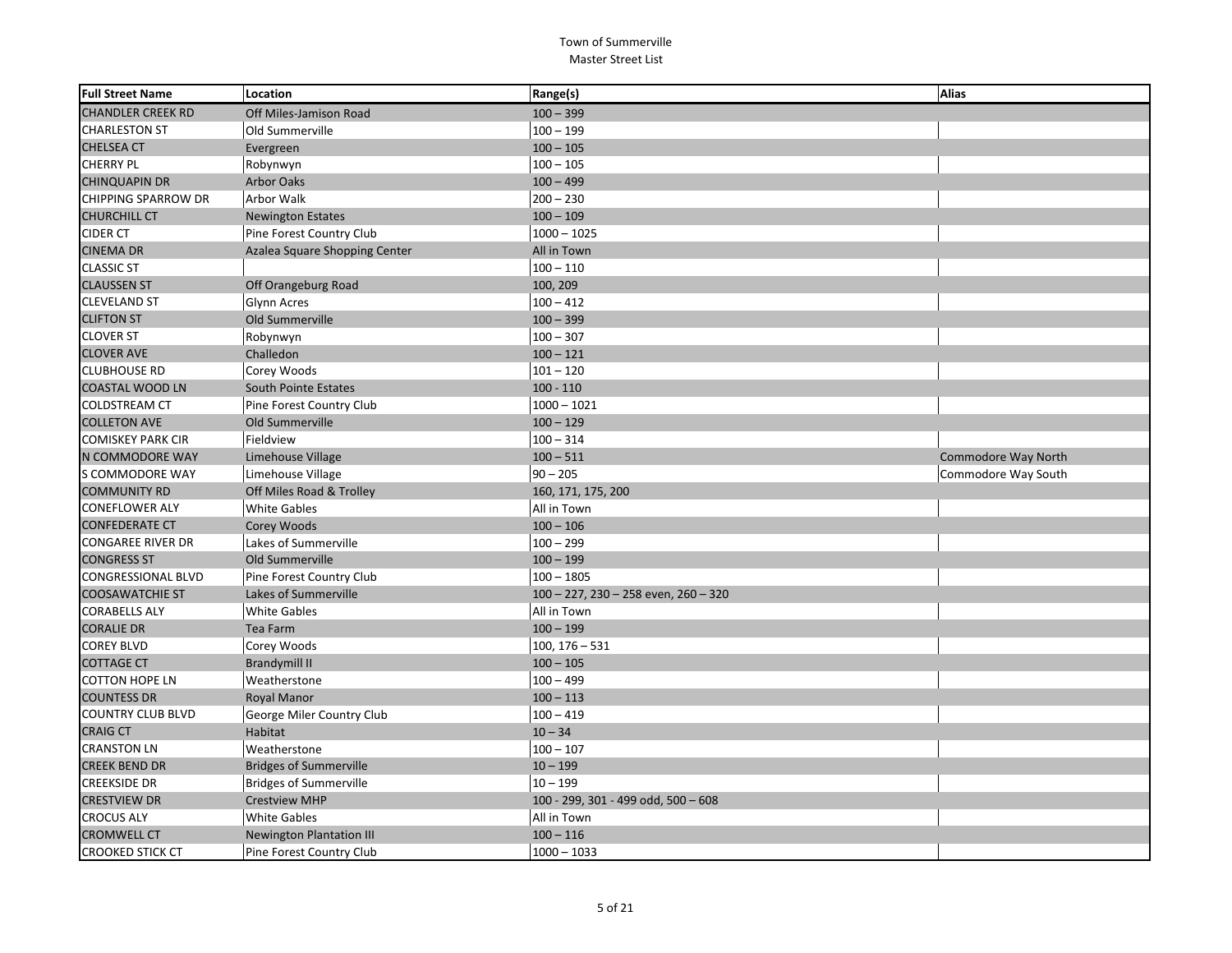| <b>Full Street Name</b>  | Location                               | Range(s)                                                             | Alias            |
|--------------------------|----------------------------------------|----------------------------------------------------------------------|------------------|
| <b>CROSS TIMBERS DR</b>  | <b>Bridges of Summerville</b>          | $77 - 199$                                                           |                  |
| <b>CROSSANDRA AVE</b>    | <b>White Gables</b>                    | $67 - 399$                                                           |                  |
| <b>CROSSCREEK DR</b>     | Oakbrook                               | 85 - 125 odd, 300 - 908                                              |                  |
| <b>CURRY ST</b>          | Limehouse Village                      | $100 - 114$                                                          |                  |
| <b>CUTHBERT ST</b>       | Old Summerville                        | $100 - 199$                                                          |                  |
| <b>CYNTHIA LN</b>        | Evergreen                              | $100 - 130$                                                          |                  |
| <b>CYPRESS ST</b>        |                                        | $100 - 199$                                                          |                  |
| <b>CYPRESS KNEE LNDG</b> | Limehouse Village                      | $100 - 319$                                                          |                  |
| <b>DABBLERS ALY</b>      | Daniels Orchard                        | All in Town                                                          |                  |
| DACS LN                  | Thicket of Shepard's Park              | $100 - 112$                                                          |                  |
| <b>DAFFODIL ST</b>       | Robynwyn                               | $100 - 118$                                                          |                  |
| <b>DAHLIA PL</b>         | Robynwyn                               | $100 - 105$                                                          |                  |
| <b>DAISY CIR</b>         | Robynwyn                               | $100 - 103$                                                          |                  |
| <b>DALEGARTH CT</b>      | Summerville Place III                  | $100 - 104$                                                          |                  |
| <b>DAN MILER LN</b>      | Old Summerville                        | $100 - 199$                                                          |                  |
| DANA CT                  | Evergreen                              | $101 - 103$                                                          |                  |
| <b>DANDELION ST</b>      | <b>White Gables</b>                    | $100 - 299$                                                          |                  |
| <b>DARNELL ST</b>        | Azalea Square Shopping Center          | $100 - 500$                                                          |                  |
| <b>DAVIS ALY</b>         | <b>Brownsville Area</b>                | All in Town                                                          |                  |
| DAY LILY ALY             | <b>White Gables</b>                    | All in Town                                                          |                  |
| <b>DEAN DR</b>           | <b>Pine Hill Acres</b>                 | 500                                                                  |                  |
| <b>DEER ST</b>           | <b>Woodland Estates</b>                | $100 - 134$                                                          |                  |
| <b>DELAFIELD DR</b>      | Weatherstone                           | $100 - 699$                                                          |                  |
| <b>DERICOTE LN</b>       | Summerville Place                      | $100 - 107$                                                          |                  |
| <b>DEVON CT</b>          | Irongate III                           | $100 - 106$                                                          |                  |
| DIAMOND HEAD BND         | Pine Forest Country Club               | $100 - 199$                                                          |                  |
| <b>DIANNA CT</b>         | <b>Summer Pines</b>                    | $100 - 1403$                                                         |                  |
| <b>DOCKWELL LN</b>       | Summerville Place                      | $100 - 108$                                                          |                  |
| DOGWOOD CIR              | <b>Twin Oaks</b>                       | $100 - 520$                                                          |                  |
| <b>DOLCE LN</b>          | South Pointe Estates                   | 190 - 212                                                            |                  |
| <b>DOLLIE CIR</b>        | Baywood MHP (formerly Summerville MHP) | $1 - 99$                                                             |                  |
| <b>DOLPHIN DR</b>        | Marlin Estates/Arbor Walk              | $400 - 620$                                                          |                  |
| <b>DONNA DR</b>          | Summerville Heights                    | 103-106, 108-120 even, 115-117 odd                                   |                  |
| DONOVAN CT               | Weatherstone                           | $100 - 499$                                                          |                  |
| <b>DORAL BLUE DR</b>     | Pine Forest Country Club               | $100 - 115$                                                          |                  |
| <b>DORCHESTER AVE</b>    | Old Summerville                        | $100 - 131$                                                          |                  |
| <b>DORCHESTER RD</b>     |                                        | 9900 - 9930 even, 10002, 9989 - 10009 odd, 10015, 10055 - 10155 odd, |                  |
|                          |                                        | 10090 - 10150 even, 10290 - 10294 even, 10825 -10839 odd             |                  |
| E DOTY AVE               | Formerly E Railroad                    | $100 - 399$                                                          | Doty Avenue East |
| <b>W DOTY AVE</b>        | Formerly W Railroad                    | $108 - 1002$                                                         | Doty Avenue West |
| DOVE LN                  | Oak Knoll Estates                      | 102, 109, 110, 112, 116                                              |                  |
| <b>DOVETAIL CIR</b>      | Weatherstone                           | $80 - 454$                                                           |                  |
| <b>DOWNING DR</b>        | <b>Newington Plantation</b>            | $100 - 211$                                                          |                  |
| <b>DRAKE CT</b>          | Gadsden Acres                          | $100 - 107$                                                          |                  |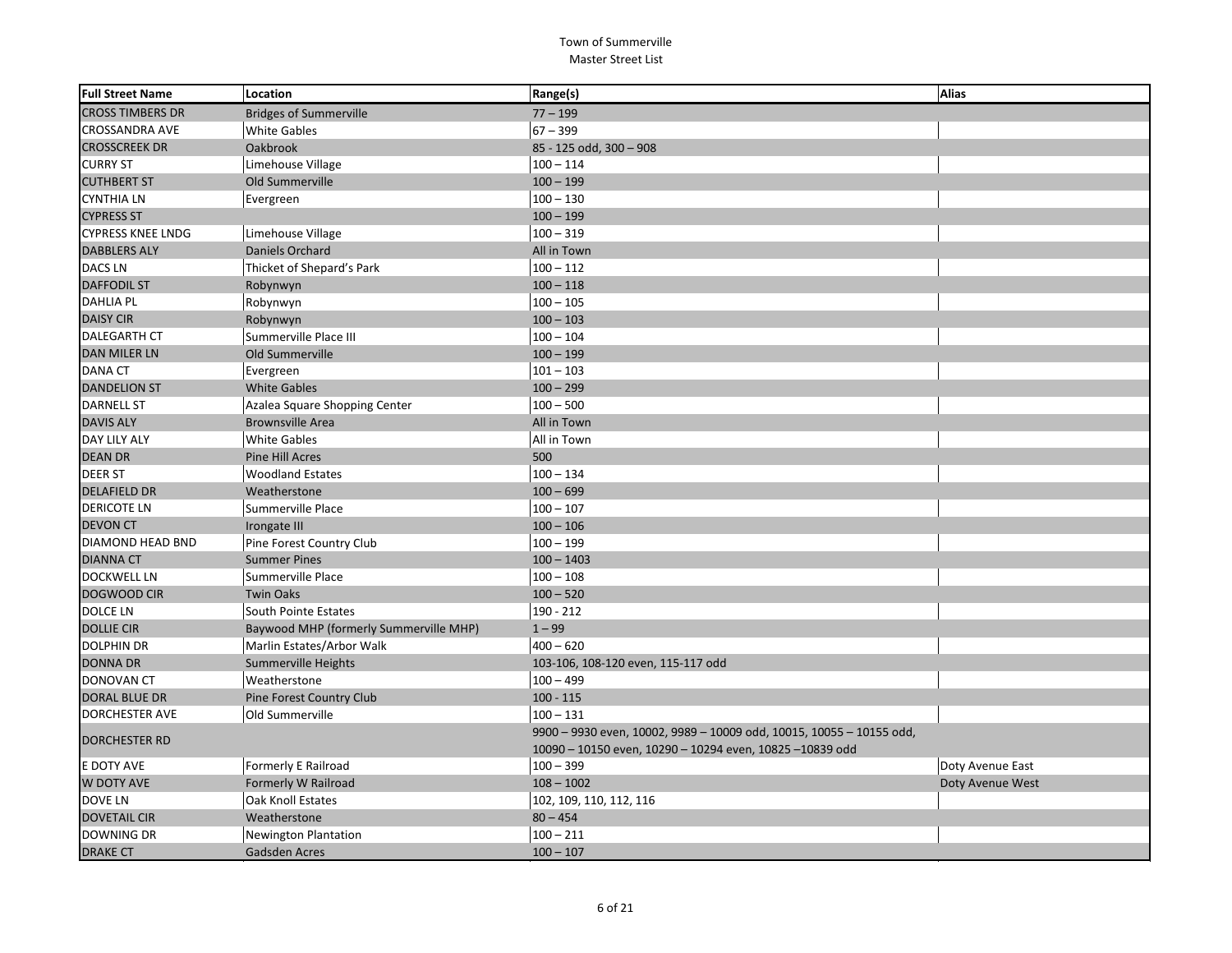| <b>Full Street Name</b> | Location                                       | Range(s)                                                          | Alias |
|-------------------------|------------------------------------------------|-------------------------------------------------------------------|-------|
| <b>DRAYTON DR</b>       | Gadsden Place                                  | $100 - 125$                                                       |       |
| <b>DRIVER AVE</b>       | Corey Woods                                    | $100 - 323$                                                       |       |
| <b>DROZE RD</b>         | Off Central Avenue                             | 101, 157                                                          |       |
| <b>DUCHESS CT</b>       | <b>Newington Gardens</b>                       | $1 - 9$                                                           |       |
| DUCK BLIND CT           | <b>Boykin Creek</b>                            | $99 - 128$                                                        |       |
| <b>DUGGINS LN</b>       | <b>Brownsville Area</b>                        | $100 - 120$                                                       |       |
| <b>DUKES CT</b>         | <b>Halcyon Estates</b>                         | $100 - 199$                                                       |       |
| <b>DUNCAN LN</b>        | <b>Brownsville Area</b>                        | $100 - 107$                                                       |       |
| <b>DUNDEE ST</b>        | Mendenhall, Berkeley County                    | $190 - 206$                                                       |       |
| <b>DUPONT WAY</b>       | <b>Oakbrook Commons</b>                        | $101 - 327$                                                       |       |
| <b>EAGLE CT</b>         | Corey Woods                                    | $102 - 105$                                                       |       |
| <b>EAGLE RIDGE RD</b>   | <b>Bridges of Summerville</b>                  | $100 - 399$                                                       |       |
| <b>EASTOVER CIR</b>     | South Point - Dovewood                         | 100 - 311, 313, Dorchester County; 312, 314 - 508 Berkeley County |       |
| <b>EDGE ST</b>          | Nexton                                         | 100-199                                                           |       |
| <b>EDINBURGH ST</b>     | Mendenhall IV                                  | 188 - 311 Berkeley County                                         |       |
| <b>EGRET LN</b>         | Oak Knoll                                      | $102 - 113, 115$                                                  |       |
| <b>ELGIN CT</b>         | Scotts Mill                                    | $401 - 407$ odd                                                   |       |
| <b>ELIZABETH ST</b>     | Tea Farm                                       | $100 - 499$                                                       |       |
| <b>ELKS LODGE LN</b>    | Off N Maple Street                             | $100 - 110$                                                       |       |
| <b>ELLEN CT</b>         | Warington                                      | $100 - 105$                                                       |       |
| <b>ELLISON WAY</b>      | Off Simmons Avenue                             | $100 - 110$                                                       |       |
| <b>ELM CIR</b>          | <b>Twin Oaks</b>                               | $100 - 107$                                                       |       |
| <b>EQUINOX CIR</b>      | Heatherwoods                                   | $100 - 499$                                                       |       |
| <b>ESSEX DR</b>         | Irongate III                                   | $100 - 912$                                                       |       |
| <b>ESTEES DR</b>        | Formerly Summerville MHP                       | $1 - 99$                                                          |       |
| EVELYN JOY DR           | <b>Branch Creek</b>                            | $100 - 130$                                                       |       |
| <b>EVESHAM DR</b>       | Gahagan East                                   | $100 - 237$                                                       |       |
| <b>FACTORS WALK</b>     | Gahagan                                        | 189 - 418                                                         |       |
| <b>FAIRWAY DR</b>       | <b>Country Club Estates</b>                    | 98 - 109                                                          |       |
| <b>FARM RD</b>          |                                                | 110, 114, 118, 124, 126                                           |       |
| <b>FARM SPRINGS RD</b>  | <b>Farmington Village Apartments</b>           | 100 - 2200                                                        |       |
| <b>FARMHILL DR</b>      | Pine Forest Subdivision                        | 123 - 125, 200 - 201, 203, 205                                    |       |
| <b>FELIX ST</b>         | Old Summerville                                | $700 - 799$                                                       |       |
| <b>FIREBRICK WAY</b>    | South Pointe Estates                           | $100 - 117$                                                       |       |
| <b>FIRESTONE CT</b>     | Pine Forest Country Club                       | $100 - 199$                                                       |       |
| <b>FIRETHORNE ST</b>    | <b>White Gables</b>                            | $100 - 799$                                                       |       |
| <b>FIVE IRON CIR</b>    | Corey Woods                                    | $102 - 128$                                                       |       |
| <b>FLOWERTOWNE CIR</b>  | Waters at Oakbrook Apartments, off Old Trolley | 8000 - 11308                                                      |       |
| <b>FLUD ST</b>          |                                                | 95 - 199                                                          |       |
| <b>FLYNN ST</b>         | Corey Point I                                  | $100 - 111$                                                       |       |
| <b>FORD CT</b>          | Corey Woods                                    | $100 - 120$                                                       |       |
| <b>FOREST CIR</b>       | Oakdale                                        | 295 - 309 odd, 308                                                |       |
| <b>FORSYTHIA AVE</b>    | <b>White Gables</b>                            | 100 - 499                                                         |       |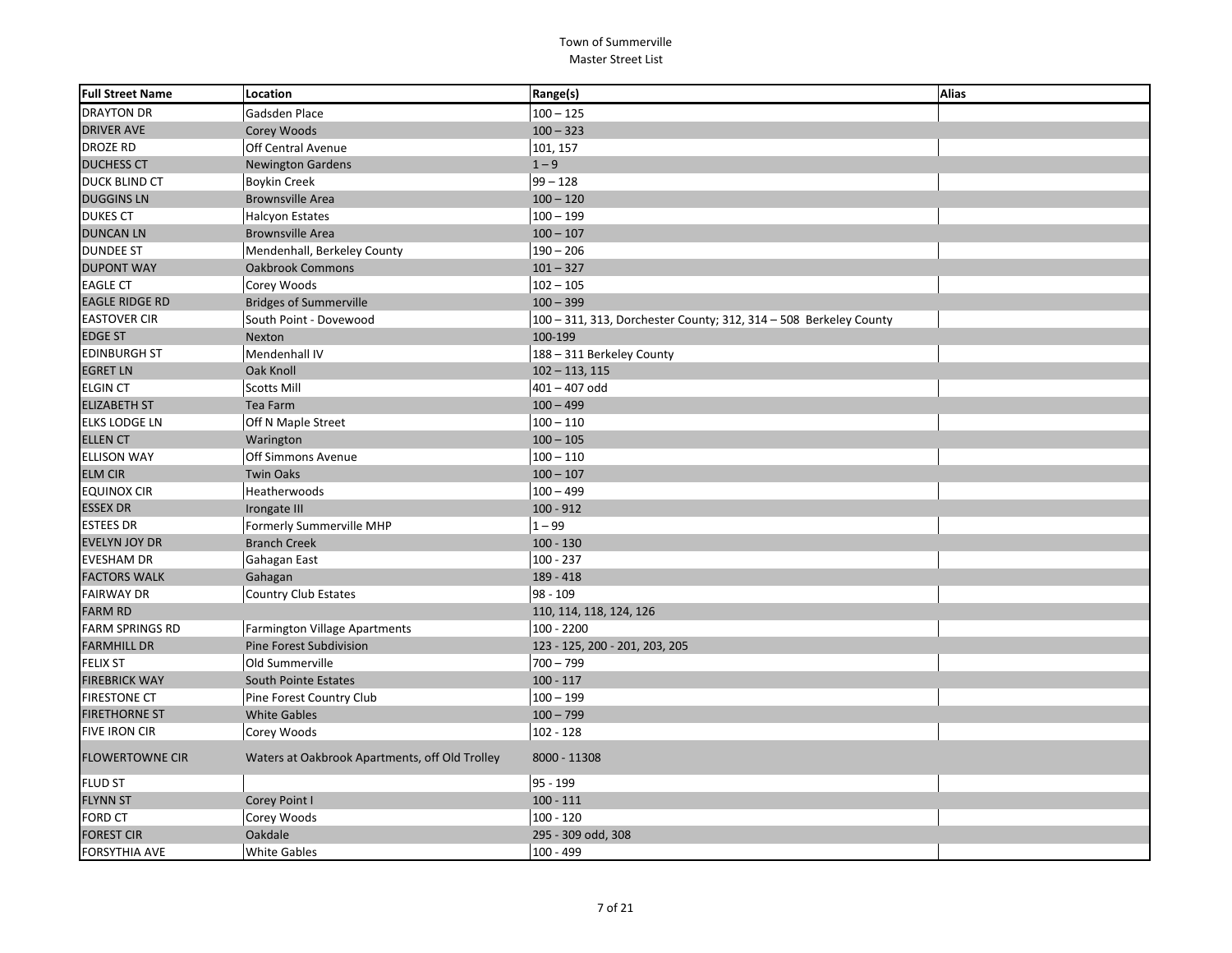| <b>Full Street Name</b> | Location                                                        | Range(s)                                                            | Alias                |
|-------------------------|-----------------------------------------------------------------|---------------------------------------------------------------------|----------------------|
| <b>FOSTER ST</b>        | Old Summerville                                                 | $100 - 299$                                                         |                      |
| <b>FOUR IRON CT</b>     | Corey Woods                                                     | 77-99                                                               |                      |
| <b>FOUR IRON DR</b>     | Corey Woods                                                     | 100 - 199, 200 - 220 even, 225                                      |                      |
| <b>FOUR PAWS LN</b>     | <b>Animal Shelter</b>                                           | 100                                                                 |                      |
| <b>FOX SQUIRREL RUN</b> | Mendenhall, Berkeley County                                     | 194 - 308                                                           |                      |
| <b>FOXGLOVE AVE</b>     | <b>White Gables</b>                                             | 100 - 399                                                           |                      |
| <b>FRANKLIN CT</b>      | <b>Brandymill II</b>                                            | $100 - 107$                                                         |                      |
| FRED ST                 | North Summerville                                               | $1 - 199$                                                           |                      |
| <b>FREEPORT ST</b>      | South Point - Dovewood                                          | $100 - 110$                                                         |                      |
| FRIPP LN                | Palmetto Park                                                   | $100 - 199$                                                         |                      |
| <b>FRONT ST</b>         | Nexton                                                          | $3000 - 6500$                                                       |                      |
| <b>FRONTAGE RD</b>      | <b>Rose Hill</b>                                                | $101 - 109$ odd                                                     |                      |
| <b>FULL MOON CT</b>     | Heatherwoods                                                    | $100 - 199$                                                         |                      |
| <b>FURLONG DR</b>       | <b>Country Club Estates</b>                                     | 100, 101, 103-199                                                   |                      |
| <b>GADSDEN ST</b>       |                                                                 | $100 - 299$                                                         |                      |
|                         |                                                                 | 100-399, 400-510 Charleston County; 511-599, 651-899 odd, 732 - 738 |                      |
| <b>GAHAGAN RD</b>       |                                                                 | even, 746-840 even                                                  |                      |
| <b>GAILLARD LN</b>      | <b>Shepard Park</b>                                             | $80 - 199$                                                          |                      |
| <b>GARBON DR</b>        |                                                                 | 100 - 114 even, 111, 113, 206-216 even, 327 Trailer - Also in Town  |                      |
| <b>GARDEN GROVE DR</b>  | <b>Bridges of Summerville</b>                                   | $100 - 399$                                                         |                      |
| <b>GARDEN HILL RD</b>   |                                                                 | 100 - 199                                                           |                      |
| <b>GARDENIA ST</b>      | Robynwyn                                                        | $100 - 222$                                                         |                      |
| <b>GARDENVIEW CT</b>    | Springview Townhome Apts                                        | 100 - 314                                                           |                      |
| <b>GATHERING WAY</b>    | Waters at Oakbrook Apartments, off Old Trolley                  | 3000 - 4308                                                         |                      |
| <b>GERMANDER AVE</b>    | <b>White Gables</b>                                             | 100 - 399                                                           |                      |
| <b>GERMANTOWN RD</b>    | Germantown area                                                 | $100 - 299$                                                         |                      |
| <b>GIBBON CT</b>        | Gahagan                                                         | $190 - 208$                                                         |                      |
| <b>GLADIOLUS ALY</b>    | <b>White Gables</b>                                             | All in Town                                                         |                      |
| <b>GLASGOW CT</b>       | Mendenhall, Berkeley County                                     | $100 - 105$                                                         |                      |
| <b>GLEN ABBY DR</b>     | Pine Forest Country Club                                        | $100 - 201$                                                         |                      |
| <b>GLEN EAGLES DR</b>   | Pine Forest Country Club                                        | $100 - 500$                                                         |                      |
| <b>GLENLIVET CT</b>     | <b>Scotts Mill</b>                                              | $100 - 199$                                                         |                      |
| <b>GLOXINIA ALY</b>     | <b>White Gables</b>                                             | All in Town                                                         |                      |
| <b>GOLDEN BELL CIR</b>  | Vantage at Summerville Apts                                     | 1200 - 11500                                                        |                      |
| <b>GOLDENROD ALY</b>    | <b>White Gables</b>                                             | All in Town                                                         |                      |
| <b>GOLDFINCH LN</b>     | <b>Arbor Walk</b>                                               | $101 - 240$                                                         |                      |
| <b>GOLF RD</b>          | Off S Main Street Hwy 17-A, South to entrance of<br>Corey Woods | $200 - 599$                                                         | Also see OLD GOLF RD |
| <b>GRAHAM LN</b>        |                                                                 | $100 - 199$                                                         |                      |
| <b>GRAND PALM LN</b>    | Palmetto Row                                                    | 100 - 499                                                           |                      |
| <b>GRANDVIEW DR</b>     |                                                                 | $100 - 205$                                                         |                      |
| <b>GRANTHAM CT</b>      | Quail Arbor Cove                                                | $100 - 110$                                                         |                      |
| <b>GREEN LEAF CT</b>    | <b>Bridges of Summerville</b>                                   | $100 - 199$                                                         |                      |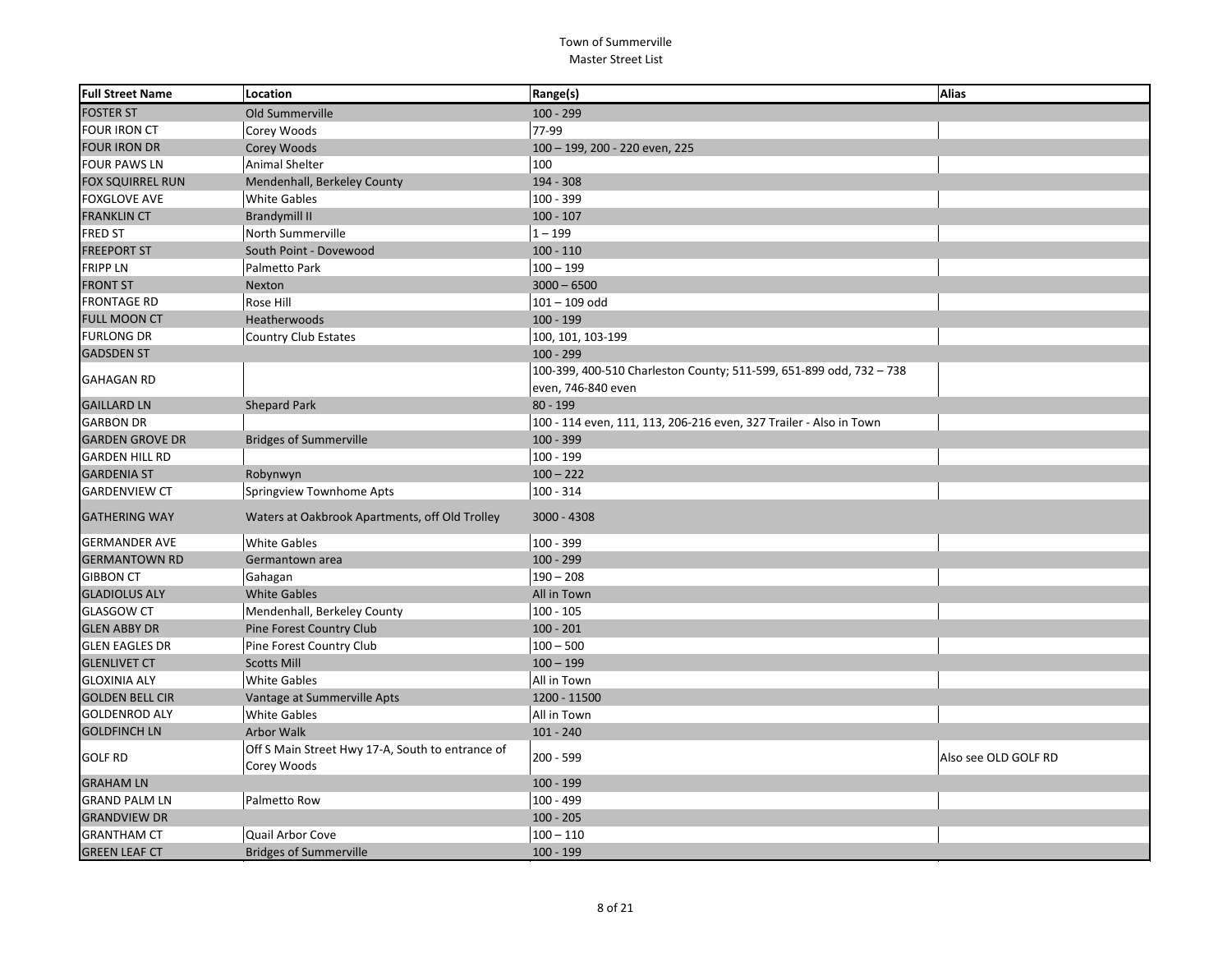| <b>Full Street Name</b>  | Location                                                        | Range(s)                                            | Alias        |
|--------------------------|-----------------------------------------------------------------|-----------------------------------------------------|--------------|
| <b>GREENWAVE BLVD</b>    | Includes South Main MHP (235) and The Mobile<br>Home Park (201) | 100 - 600 even, 199, 201, 235, 620                  |              |
| <b>GUILFORD DR</b>       | <b>Guilford Gates</b>                                           | $100 - 199$                                         |              |
| N GUM ST                 |                                                                 | $100 - 999$                                         |              |
| S GUM ST                 |                                                                 | $100 - 799$                                         |              |
| <b>HALCYON RD</b>        | Halcyon Inn Subdivision                                         | $100 - 109$                                         |              |
| <b>HALF ST</b>           |                                                                 | 100-112                                             |              |
| <b>HAMLET RD</b>         | <b>Brandymill I</b>                                             | 100 - 104, 106, 107, 108 - 112, 114, 115, 117 - 429 |              |
| <b>N HAMPTON ST</b>      |                                                                 | $100 - 207$                                         |              |
| <b>SHAMPTON ST</b>       |                                                                 | 200 - 399                                           |              |
| <b>HANSBERRY LN</b>      |                                                                 | $100 - 199$                                         |              |
| <b>HARBOUR TOWN CT</b>   | Pine Forest Country Club                                        | $100 - 107$                                         |              |
| <b>HARDEE AVE</b>        | <b>Oakbrook Commons</b>                                         | $101 - 299$                                         |              |
| <b>HAROLEE LN</b>        | <b>Kittering Commons</b>                                        | $101 - 119$ odd                                     |              |
| <b>HARPERS ROW</b>       | Gadsden Place                                                   | $100 - 106$                                         | Harper's Row |
| <b>HARTH PL</b>          | Oakbrook Medical Center Area                                    | $100 - 105$                                         |              |
| <b>HARTLEY HALL CT</b>   | <b>Brandymill II</b>                                            | $100 - 119$                                         |              |
| <b>HARVEST WAY</b>       |                                                                 | 122 - 172 even, 123                                 |              |
| <b>HASTING WAY</b>       | <b>Crichton Parish</b>                                          | $100 - 110$                                         |              |
| <b>HAWTHORNE AVE</b>     | <b>White Gables</b>                                             | $100 - 599$                                         |              |
| <b>HAZELTINE BND</b>     | Pine Forest Country Club                                        | $100 - 199$                                         |              |
| <b>HEBER RD</b>          | Evergreen                                                       | 100 - 334                                           |              |
| <b>HELEN DR</b>          | <b>Summerville Heights</b>                                      | $100 - 142$                                         |              |
| <b>HEMINGWAY CIR</b>     | <b>Central Commons</b>                                          | $100 - 999$                                         |              |
| <b>HEMLOCK ST</b>        | Daniels Orchard                                                 | $100 - 208$                                         |              |
| <b>HEMPHILL CT</b>       |                                                                 | $100 - 199$                                         |              |
| <b>HERITAGE LN</b>       | Corey Woods                                                     | $100 - 119$                                         |              |
| <b>HERITAGE LAKE DR</b>  | <b>Bridges of Summerville</b>                                   | 100 - 199                                           |              |
| N HICKORY ST             |                                                                 | $100 - 899$                                         |              |
| <b>SHICKORY ST</b>       |                                                                 | $100 - 399$                                         |              |
| <b>HIDDEN PALMS BLVD</b> | <b>Hidden Palms Townhouses</b>                                  | $100 - 199$                                         |              |
| HIGH BRIDGE RD           | Bridges of Summerville                                          | 100 - 199                                           |              |
| <b>HIGHWAY 78</b>        | <b>Charleston County</b>                                        | 10647 - 10713 odd, 10745                            | 5th North    |
| <b>HILLCREST LN</b>      |                                                                 | 441 and Cemetery                                    |              |
| <b>HOLIDAY DR</b>        | <b>Berkeley County</b>                                          | $105 - 650$                                         |              |
| <b>HOLLY ST</b>          | <b>Woodland Estates / Arbor Oaks</b>                            | 100 - 120 even, Woodland; 105 - 199 odd, Arbor Oaks |              |
| <b>HOLLY INN RD</b>      | <b>Country Club Estates</b>                                     | $100 - 300$                                         |              |
| <b>HOLLYTREE CIR</b>     | Summer Haven                                                    | $98 - 499$                                          |              |
| <b>HOLSTEIN ST</b>       | Farmington Village Apartments                                   | $100 - 500$                                         |              |
| <b>HONEYDEW DR</b>       | Pine Forest Country Club                                        | $2000 - 2001$                                       |              |
| <b>HORSE SHOE BAY CT</b> | Pine Forest Country Club                                        | $100 - 113$                                         |              |
| <b>HUGHES ST</b>         |                                                                 | 100 - 199                                           |              |
| <b>HULTON LN</b>         | <b>Newington Plantation</b>                                     | $100 - 110$                                         |              |
| HUMMINGBIRD LN           | Pine Forest Country Club                                        | 2239 - 2519                                         |              |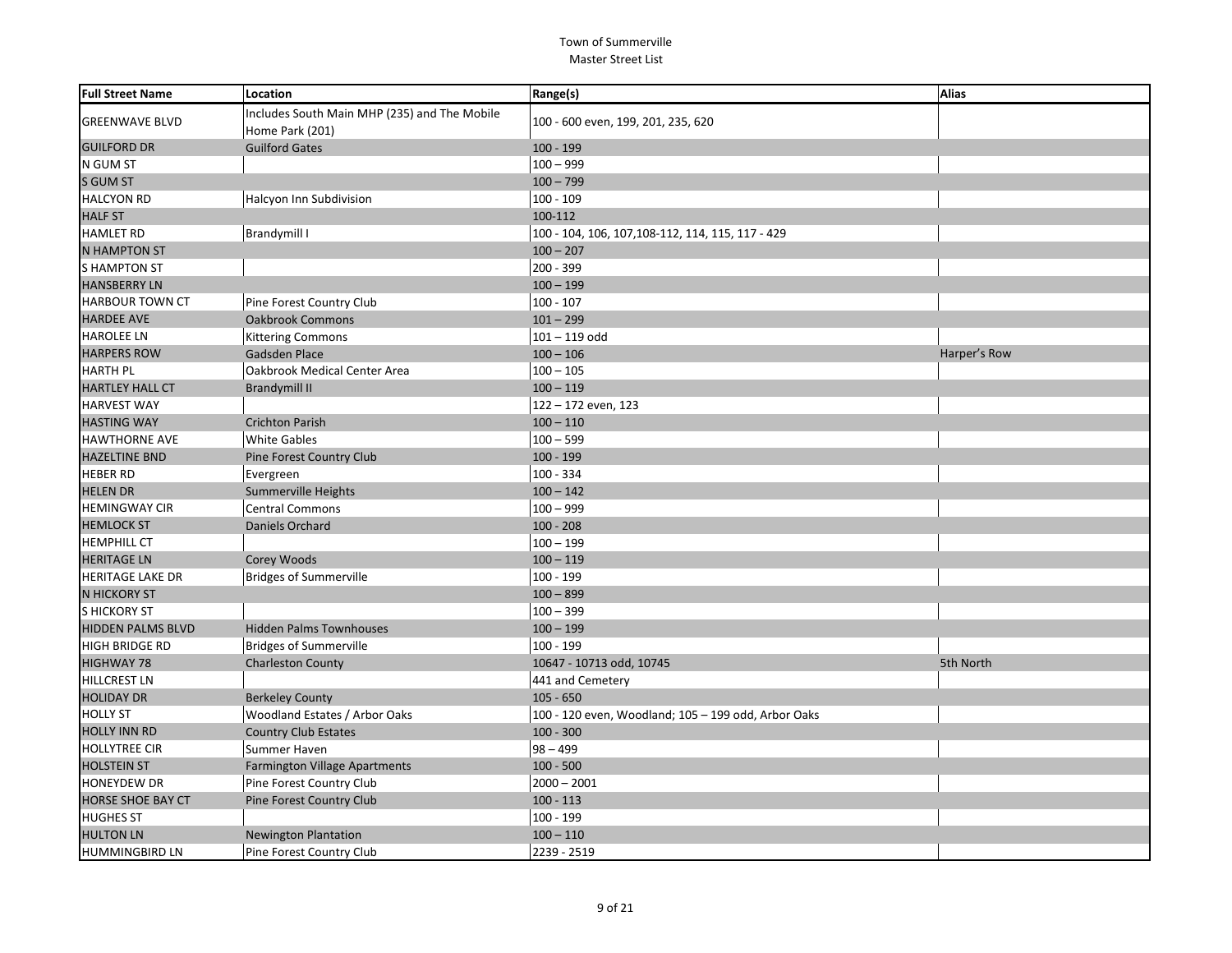| <b>Full Street Name</b> | Location                              | Range(s)                                                 | Alias                |
|-------------------------|---------------------------------------|----------------------------------------------------------|----------------------|
| <b>HUNTERS WOOD DR</b>  | <b>Bridges of Summerville</b>         | $100 - 112$                                              |                      |
| <b>HUNTSMAN CIR</b>     | South Main MHP (formerly Foxfire MHP) |                                                          |                      |
| <b>HUTCHINSON LN</b>    | Gadsden Place                         | $100 - 114$                                              |                      |
| <b>HUTSON DR</b>        |                                       | $100 - 307$                                              |                      |
| <b>HYACINTH ST</b>      | <b>White Gables</b>                   | $100 - 299$                                              |                      |
| <b>HYDRANGEA ST</b>     | <b>White Gables</b>                   | $100 - 499$                                              |                      |
| <b>IBERIS ALY</b>       | <b>White Gables</b>                   | All in Town                                              |                      |
| <b>ILDERTON ST</b>      | Limehouse Village                     | $90 - 301$                                               |                      |
| <b>INDIGO CT</b>        | Irongate III                          | $100 - 111$                                              |                      |
| <b>INNISBROOK BND</b>   | Pine Forest Country Club              | $100 - 199$                                              |                      |
| <b>IRENE CT</b>         | <b>Crestview MHP</b>                  | $102 - 105$                                              |                      |
| <b>IRIS ST</b>          | Robynwyn                              | 100, 104, 108, 200 - 207                                 |                      |
| <b>JACKARANDA ALY</b>   | <b>White Gables</b>                   | All in Town                                              |                      |
| <b>JACKSON ST</b>       | <b>Glyn Acres</b>                     | $100 - 109$                                              |                      |
| <b>JAMES ST</b>         | <b>Corey Point II</b>                 | 192 - 197, 199                                           |                      |
| <b>JAMISON RD</b>       |                                       | 9939                                                     | MILES RD             |
| <b>JANDRELL RD</b>      | <b>Charleston County</b>              | 103 & 103A                                               |                      |
| JARETT RD               | Summerville Place                     | $100 - 114$                                              |                      |
| <b>JASMINE DR</b>       | Corey Woods IV                        | $200 - 250$                                              |                      |
| <b>JEDILN</b>           | Evergreen                             | $100 - 118$                                              |                      |
| <b>JESSAMINE LN</b>     | Between S Laurel & Central Ave        | $100 - 199$                                              |                      |
| <b>JESSEN ST</b>        |                                       | 100 - 199                                                |                      |
| <b>JIGSAW RD</b>        | Sawmill Trace                         | $100 - 135$                                              |                      |
| <b>JIMBO RD</b>         | Evergreen                             | $100 - 218$                                              |                      |
| <b>JOCKEY CT</b>        | Off 17-A North                        | $1000 - 1025, 1035$                                      |                      |
| JOHN MCKISSICK WAY      |                                       | 800 - 999                                                |                      |
| E JOHNSTON ST           | Tea Farm                              | $100 - 129$                                              | Johnston Street East |
| W JOHNSTON ST           | Tea Farm                              | $100 - 124$                                              | Johnston Street West |
| <b>JONQUIL LN</b>       | <b>White Gables</b>                   | $100 - 199$                                              |                      |
| <b>JOURNAL ALY</b>      |                                       | $103 - 107$                                              |                      |
| <b>JOYCE LN</b>         |                                       | $100 - 299$                                              |                      |
| <b>JUDITH DR</b>        | Lakes of Summerville                  | 245, 247                                                 |                      |
| <b>JUDY ST</b>          | Warington Subdivision                 | $100 - 119$                                              |                      |
| <b>JULIAN HAMLET</b>    | Limehouse Village                     | $100 - 306$                                              |                      |
| <b>KAHLERS WAY</b>      | Palmetto Village (off N Palmetto)     | $100 - 109$                                              |                      |
| <b>KAPALUA RUN</b>      | Pine Forest Country Club              | $100 - 118$                                              |                      |
| <b>KEATON BROOK DR</b>  | <b>Carrington Chase</b>               | 100 - 209 Charleston County; 210 - 245 Dorchester County |                      |
| <b>KELLER SPRING CT</b> | Bridges of Summerville                | 100 - 199                                                |                      |
| <b>KEMPER LAKES CT</b>  | Pine Forest Country Club              | $100 - 111$                                              |                      |
| <b>KENILWORTH RD</b>    | <b>Newington Plantation</b>           | $100 - 311$                                              |                      |
| <b>KENT CT</b>          | <b>Newington Plantation</b>           | $100 - 211$                                              |                      |
| <b>KENT LN</b>          | <b>Newington Plantation</b>           | $100 - 102$                                              |                      |
| <b>KESTREL DR</b>       | Arbor Walk                            | $103 - 110$                                              |                      |
| <b>KIAWAH CIR</b>       | Palmetto Park                         | 197 - 213                                                |                      |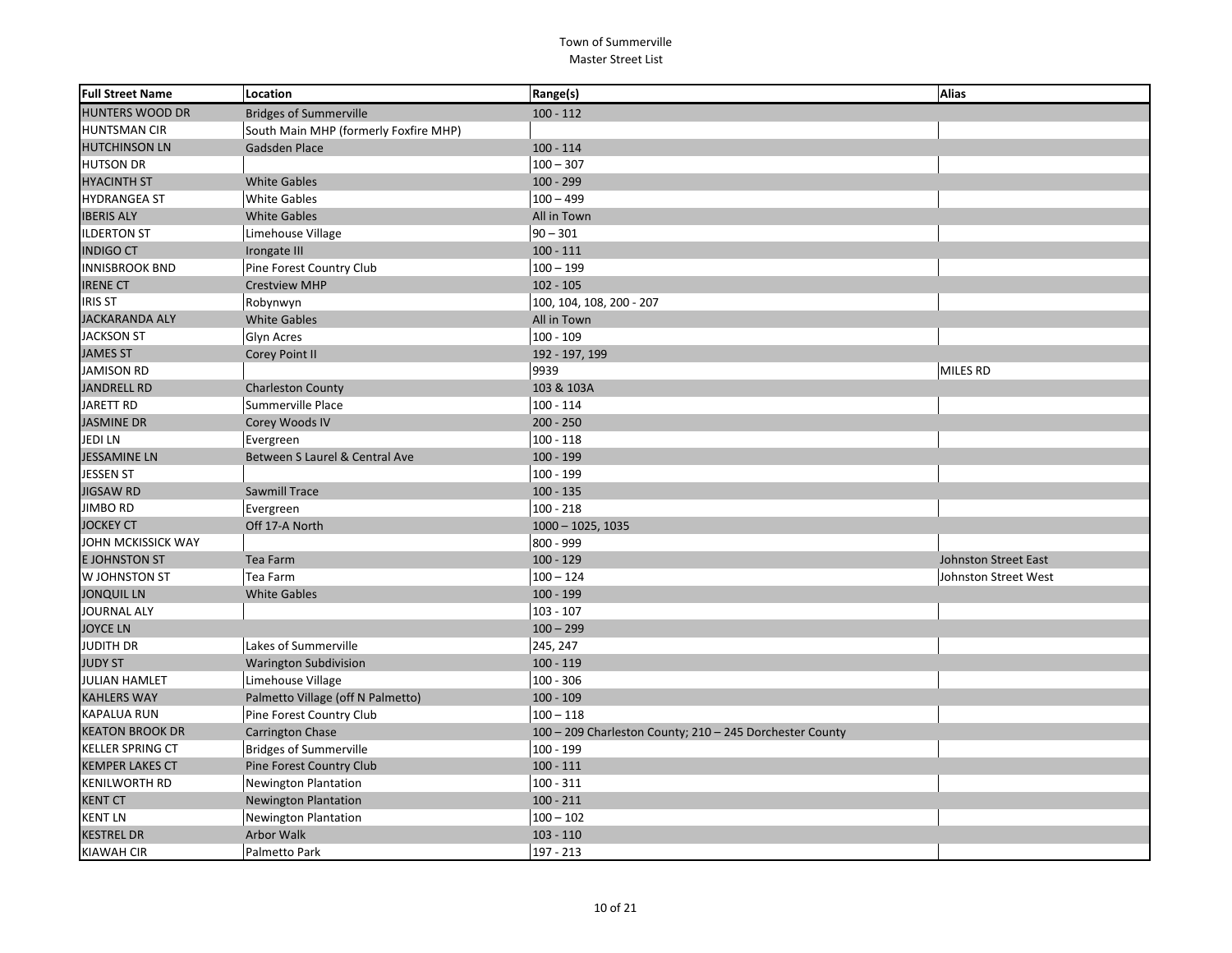| <b>Full Street Name</b> | Location                                         | Range(s)                                                                     | Alias               |
|-------------------------|--------------------------------------------------|------------------------------------------------------------------------------|---------------------|
| <b>KILARNEY RD</b>      | Pine Forest Country Club                         | $100 - 726$                                                                  |                     |
| <b>KILLDEER TRL</b>     | Arbor Walk                                       | 100 - 131                                                                    |                     |
| <b>KILPATRICK CT</b>    | <b>Scotts Mill</b>                               | $100 - 117$                                                                  |                     |
| <b>KING CHARLES CIR</b> | <b>Newington Plantation</b>                      | 10-20 even, 69-71, 73, 79, 85, 89, 105, 107, 104-114 even, 113, 115, 120-627 |                     |
| <b>KING CHARLES CT</b>  | <b>Newington Plantation</b>                      | 102                                                                          |                     |
| <b>KIRKSEY DR</b>       | <b>Barony Ridge</b>                              | 101 - 399                                                                    |                     |
| <b>KITTERING CT</b>     | Quail Arbor Cove                                 | $100 - 103$                                                                  |                     |
| <b>KNIGHTS LN</b>       |                                                  | 100 - 199                                                                    |                     |
| LA COSTA WAY            | Pine Forest Country Club                         | $100 - 199$                                                                  |                     |
| <b>LABYRINTH LN</b>     |                                                  | 156                                                                          |                     |
| <b>LADSON RD</b>        |                                                  | 3848, 3852-3904 even, 3901, 3910, 4216-4598 even, 4700-4850, 5010-5020       |                     |
| <b>LAHINA CV</b>        | Pine Forest Country Club                         | 100 - 120                                                                    |                     |
| <b>LAIRD CT</b>         | Mendenhall IV, Berkeley County                   | $100 - 107$                                                                  |                     |
| <b>LAKE JOGASSEE DR</b> | Lakes of Summerville                             | $100 - 199$                                                                  |                     |
| <b>LAKE POINTE AVE</b>  | Lake Pointe Apartments, off Central Ave          | $100 - 800$                                                                  |                     |
| LAKEWOOD DR             | <b>Bridges of Summerville</b>                    | $100 - 109$                                                                  |                     |
| <b>LANCASTER RD</b>     | <b>Quail Arbor Cove</b>                          | 194 - 308                                                                    |                     |
| <b>LANGLEY DR</b>       | Millbrook                                        | $100 - 128$                                                                  |                     |
| <b>LANTANA ALY</b>      | <b>White Gables</b>                              | All in Town                                                                  |                     |
| <b>LARRY ST</b>         | Baywood MHP                                      | $1-7, 9$                                                                     |                     |
| <b>N LAUREL ST</b>      |                                                  | $100 - 700$                                                                  | Laurel Street North |
| <b>S LAUREL ST</b>      |                                                  | $100 - 712$                                                                  | Laurel Street South |
| <b>LAVENDER LN</b>      | Creekside MHP                                    | All in Town                                                                  |                     |
| LEBSL CT                | <b>Scotts Mill</b>                               | 100 - 199                                                                    |                     |
| LEE ST                  | <b>Woodland Estates</b>                          | $100 - 123$                                                                  |                     |
| <b>LEGARE ST</b>        | Off of E Carolina                                | $10 - 22$                                                                    |                     |
| <b>LEGION RD</b>        | Robynwyn                                         | $100 - 127$                                                                  |                     |
| LENWOOD DR              | <b>Twin Oaks</b>                                 | 100 - 220                                                                    |                     |
| <b>LIFT STATION RD</b>  | Irongate                                         | $10 - 18$                                                                    |                     |
| <b>LILAC DR</b>         | Robynwyn                                         | $100 - 325$                                                                  |                     |
| <b>LILITH LN</b>        | Pines of Gahagan                                 | $100 - 116$                                                                  |                     |
| <b>LILY PL</b>          | Robynwyn                                         | $100 - 104$                                                                  |                     |
| <b>LIMEHOUSE DR</b>     | Stallsville Methodist Church/Day Care / Woodlawn | 100 SMC; 136 - 145 Woodlawn                                                  |                     |
| <b>LIMEHOUSE RD</b>     | Off Ladson Road                                  | $302 - 499$                                                                  |                     |
| <b>LIMERICK CIR</b>     | Mendenhall, Berkeley County                      | $100 - 105$                                                                  |                     |
| LINCOLNVILLE RD         |                                                  | 1110                                                                         |                     |
| <b>LINDA WAY</b>        | Berkeley County cell tower                       | 446                                                                          |                     |
| LINWOOD LN              |                                                  | 100 - 199                                                                    |                     |
| <b>LIPMAN ST</b>        | <b>Warington Subdivision</b>                     | $100 - 235$                                                                  |                     |
| <b>LIPTON ST</b>        | Tea Farm                                         | $100 - 199$                                                                  |                     |
| <b>LITTLEJOHN ST</b>    | Mendenhall, Berkeley County                      | $100 - 207$                                                                  |                     |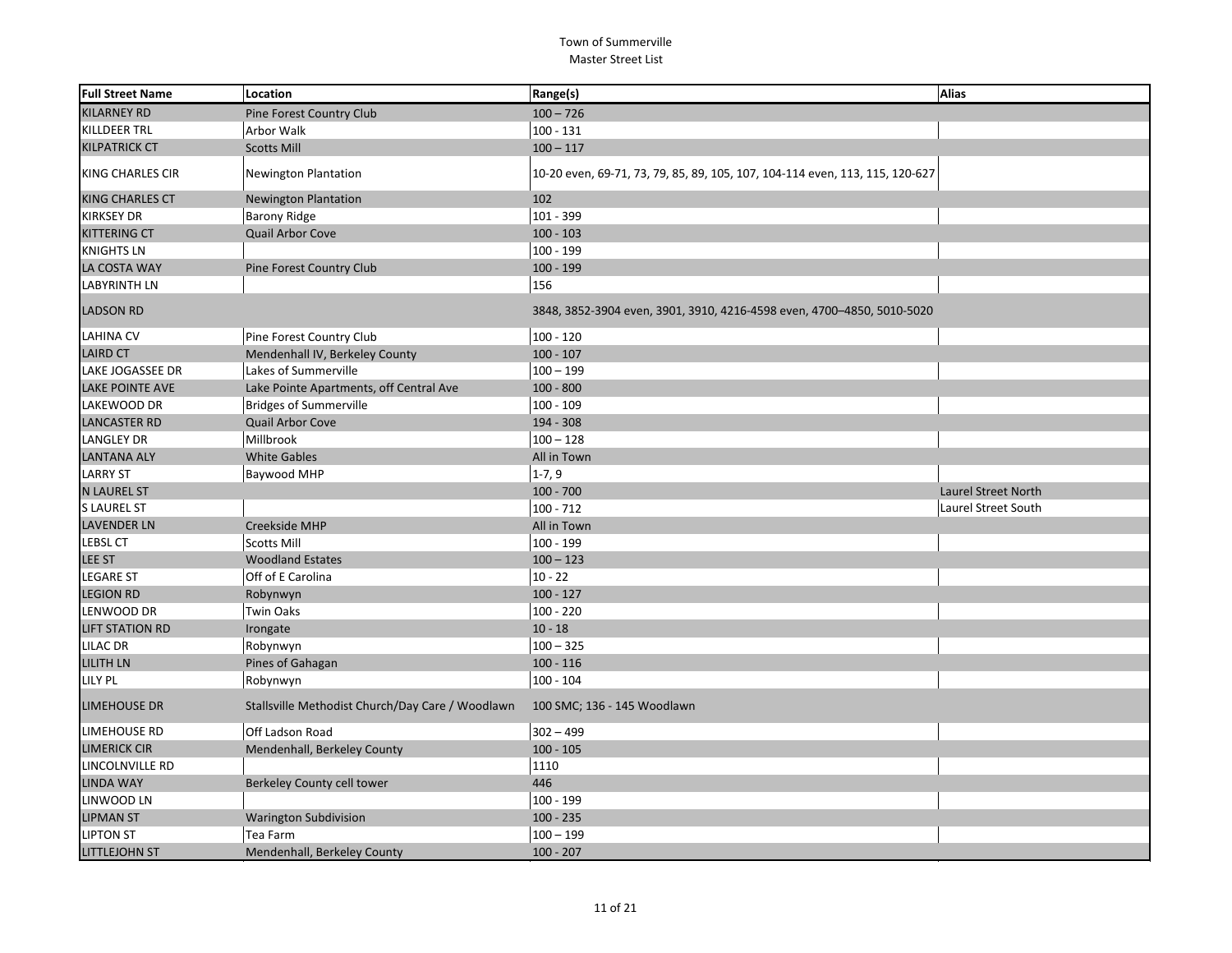| <b>Full Street Name</b>   | Location                                   | Range(s)                                                                | <b>Alias</b>                   |
|---------------------------|--------------------------------------------|-------------------------------------------------------------------------|--------------------------------|
| <b>LIVE OAK RD</b>        | <b>Riley Subdivision</b>                   | 116 - 122 even, 117, 121                                                |                                |
| <b>LOBELLA ST</b>         | <b>White Gables</b>                        | $100 - 199$                                                             |                                |
| N LOBLOLLY ST             |                                            | 200 - 302 even, 303 - 404                                               | Loblolly Street North          |
| <b>LOBLOLLY LN</b>        | Pine Forest Subdivision                    | 123 - 125 odd                                                           |                                |
| <b>LOCH LOMOND ST</b>     | Mendenhall IV, Berkeley County             | $100 - 204$                                                             |                                |
| <b>LOGAN DR</b>           | Corey Woods                                | 409                                                                     |                                |
| LONG BOW RD               | Gahagan                                    | $100 - 118$                                                             |                                |
| LONG COVE BND             | Pine Forest Country Club                   | $100 - 113$                                                             |                                |
| <b>LONG NEEDLE LN</b>     | Long Needle Estates (Off Stallsville Loop) | $100 - 130$                                                             |                                |
| <b>LONGDALE DR</b>        | Highland Park (off W Butternut Rd.)        | $100 - 182$                                                             |                                |
| <b>LONGLEAF DR</b>        | Pine Forest Subdivision                    | 102, 106, 111-115 odd, 130, 200 - 306                                   |                                |
| <b>LOST CREEK CT</b>      | <b>Bridges of Summerville</b>              | $100 - 199$                                                             |                                |
| <b>LOWERY LN</b>          | Weatherstone                               | 104 - 120 even                                                          |                                |
| <b>LOWNDES LN</b>         | <b>Shepard Place</b>                       | $100 - 199$                                                             |                                |
| <b>LUCRETIA LN</b>        | Tea Farm                                   | 100 - 199                                                               |                                |
| <b>LUDEN DR</b>           | Fire Station 2, Summerville Villas         | 100 - 350 even, 350                                                     |                                |
| E LUKE AVE                |                                            | 123 - 209                                                               | Luke Avenue East               |
| <b>W LUKE AVE</b>         |                                            | $117 - 945$                                                             | Luke Avenue West               |
| <b>LUPINE ALY</b>         | <b>White Gables</b>                        | All in Town                                                             |                                |
| <b>LYDIA LN</b>           | <b>Shepard Village</b>                     | $100 - 109$                                                             |                                |
| <b>LYNCH LN</b>           |                                            | 100 - 104 even                                                          |                                |
| <b>LYNCHES RIVER DR</b>   | Lakes of Summerville                       | $100 - 199$                                                             |                                |
| <b>MACALLAN CT</b>        | Scotts Mill                                | $100 - 199$                                                             |                                |
| <b>MACFARREN LN</b>       | Summerville Place                          | $100 - 115$                                                             |                                |
| <b>MACKEREL LN</b>        | <b>Marlin Estates</b>                      | $100 - 120$                                                             |                                |
| N MAGNOLIA ST             |                                            | $100 - 999$                                                             | Magnolia Street North          |
| <b>S MAGNOLIA ST</b>      |                                            | 100 - 999                                                               | Magnolia Street South          |
| <b>MAGNOLIA GARDEN DR</b> | Limehouse Village                          | 102 - 114 even, 105, 202 - 215                                          |                                |
| MAGWOOD DR                | Millbrook                                  | $100 - 110$                                                             |                                |
| <b>MAIDENHAIR ALY</b>     | <b>White Gables</b>                        | All in Town                                                             |                                |
| <b>MAIDSTONE DR</b>       | Pine Forest Country Club                   | 1000 - 1016                                                             |                                |
|                           |                                            | 100 - 1020 Hwy 17A N, 1021 - 1055 odd; 1097-1099 odd, 1101, 1102, 1107- |                                |
| <b>N MAIN ST</b>          |                                            | 1111 odd, 1112, 1114, 1120-1202 even; 1206, 1216-1306 even, 1201-1415   | Main Street North / HWY 17-A N |
|                           |                                            | odd, 1310-1330 even, 1370, 1510                                         |                                |
| <b>S MAIN ST</b>          |                                            | 100 - 1311, 1313 - 1411 odd; after 1411 Main Street South becomes Boone | Main Street South              |
|                           |                                            | Hill Road                                                               |                                |
| <b>MAKEMIE WAY</b>        | Limehouse Village                          | 101 - 499                                                               |                                |
| <b>MAKOLN</b>             | <b>Marlin Estates</b>                      | $100 - 103$                                                             |                                |
| <b>MANIGAULT DR</b>       | Gadsden Place                              | $100 - 117$                                                             |                                |
| <b>MANNING CT</b>         | Oak Ridge                                  | $100 - 140$                                                             |                                |
| <b>MANOR DR</b>           | <b>Royal Manor MHP</b>                     | $200 - 599$                                                             |                                |
| N MAPLE ST                |                                            | 101 - 703 odd, 708, 712, 716, 200 - 314 even, 414, 514                  | Maple Street North             |
| <b>S MAPLE ST</b>         |                                            | $100 - 110$                                                             | <b>Maple Street South</b>      |
| <b>MAPPERTON CT</b>       | Summerville Place II                       | $100 - 113$                                                             |                                |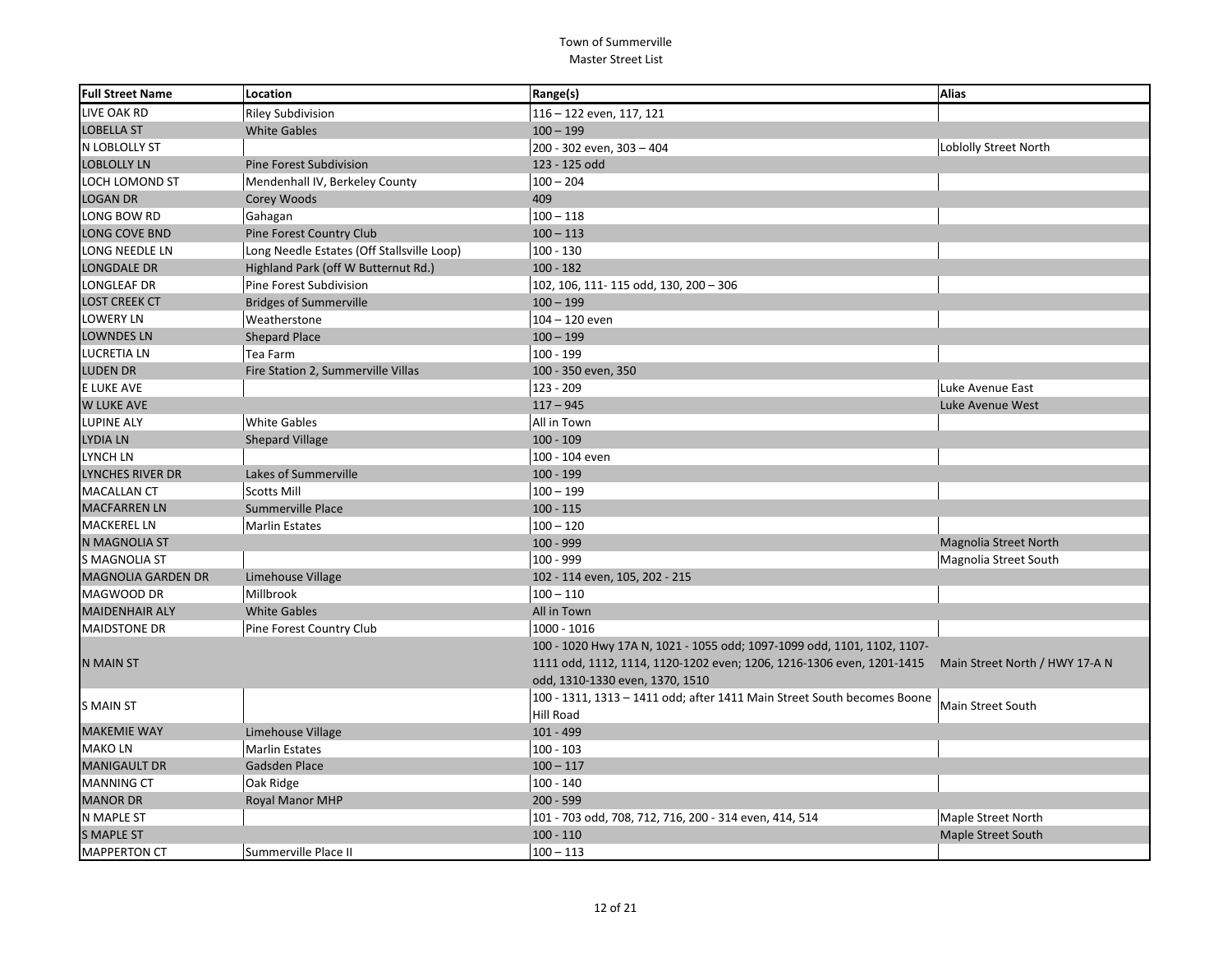| <b>Full Street Name</b>   | Location                        | Range(s)                                                               | Alias                |
|---------------------------|---------------------------------|------------------------------------------------------------------------|----------------------|
| <b>MARIGOLD LN</b>        | <b>White Gables</b>             | $100 - 299$                                                            |                      |
| <b>MARION AVE</b>         |                                 | $100 - 310$                                                            |                      |
| <b>MARLAIN RD</b>         | <b>Country Club Estates</b>     | $100 - 299$                                                            |                      |
| <b>MARQUIS DR</b>         | Royal Manor MHP                 | $100 - 113$                                                            |                      |
| <b>MARTHA CT</b>          | <b>Warington Subdivision</b>    | $100 - 199$                                                            |                      |
| <b>MARTIN LN</b>          | Rose Hill                       | $100 - 104$                                                            |                      |
| <b>MARTINGALE DR</b>      | Bellwood                        | 100, 101                                                               |                      |
| <b>MARTINS CREEK BLVD</b> | Off Trolley Road                | $100 - 1599$                                                           | Martin's Creek Blvd. |
| <b>MARY ST</b>            | Summerville Heights             | 101-105 odd, 102, 106-120                                              |                      |
| <b>MARY ANN DR</b>        | Warington                       | 100 - 199                                                              |                      |
| <b>MARY CELESTIA DR</b>   | Warington                       | $100 - 208$                                                            |                      |
| <b>MARYMEADE DR</b>       | <b>Berkeley County</b>          | 190 - 210 even, 195 - 325 odd                                          |                      |
| <b>MAYFAIR CT</b>         | Evergreen                       | $102 - 105$                                                            |                      |
| <b>MAYME CT</b>           | Crestview MHP                   | $101 - 104$                                                            |                      |
| <b>MCDOUGAL CIR</b>       | South Pointe, Berkeley County   | $100 - 312$                                                            |                      |
| <b>MCGRADY DR</b>         | Summer Park                     | $100 - 155$                                                            |                      |
| <b>MCNEAL LN</b>          | Off Community Road              | 205 - 209 odd                                                          |                      |
| <b>MEADOWS LN</b>         | <b>Brandymill I</b>             | All in Town                                                            |                      |
| <b>MEDFORD DR</b>         | Sunnyfield                      | $100 - 246$                                                            |                      |
| <b>MEDLAR ST</b>          | <b>White Gables</b>             | All in Town                                                            |                      |
| <b>MELANIE LN</b>         | <b>Summer Trace</b>             | $100 - 199$                                                            |                      |
| <b>MENDENHALL ST</b>      | South Pointe, Berkeley County   | $100 - 410$                                                            |                      |
| <b>MERRIWEATHER CT</b>    | Irongate III                    | $100 - 107$                                                            |                      |
|                           |                                 | 1000, 1101 - 1120, 1201 - 1219, 1301 - 1319, 1401 - 1419, 1501 - 1507, |                      |
| <b>METROPOLITAN AVE</b>   | Nexton                          | 14000                                                                  |                      |
| <b>MIDLAND PKWY</b>       | Oakbrook                        | $100 - 399$                                                            |                      |
| <b>MIKEN LN</b>           | Corey Pointe                    | $100 - 207$                                                            |                      |
| MILES-JAMISON RD          |                                 | 100-300, 315, 321, 411, 420, 505, 1186, 9875, 9939                     | Miles Road           |
| MILL POND CT              | <b>Brandymill I</b>             | $100 - 125$                                                            |                      |
| <b>MISTLETOE LN</b>       | <b>Charleston County</b>        | 3454, 3531 - 3599 odd                                                  |                      |
| <b>MISTY WATERS CT</b>    | South Pointe Estates            | $100 - 121$                                                            |                      |
| <b>MOCKERNUT DR</b>       | Summerhaven                     | $100 - 199$                                                            |                      |
| <b>MOON SHADOW LN</b>     | Arbor Oaks                      | $100 - 222$                                                            |                      |
| <b>MORGAN PL</b>          | Oakbrook                        | $100 - 104$                                                            |                      |
| MUIRFIELD VILLAGE CT      | Pine Forest Country Club        | $10 - 38$                                                              |                      |
| <b>MYRTLE PL</b>          | Robynwyn                        | $100 - 199$                                                            |                      |
| <b>NAPOLICT</b>           | Limehouse Villas                | $101 - 114$                                                            |                      |
| <b>NARCISSUS ST</b>       | <b>White Gables</b>             | $100 - 599$                                                            |                      |
| <b>NELSON CT</b>          | <b>Newington Gardens</b>        | $100 - 110$                                                            |                      |
| <b>NEW CT</b>             | Warington                       | $100 - 105$                                                            |                      |
| <b>NEW BRIDGE LN</b>      | <b>Bridge Pointe Apartments</b> | 100 - 199                                                              |                      |
| <b>NEW CANOPY CT</b>      | <b>Berkeley County</b>          | 1000 - 9600                                                            |                      |
| <b>NEW HAVEN CT</b>       | <b>Guilford Gates</b>           | $10 - 14$                                                              |                      |
| <b>NEW SPRING CT</b>      | <b>Brandymill I</b>             | $100 - 122$                                                            |                      |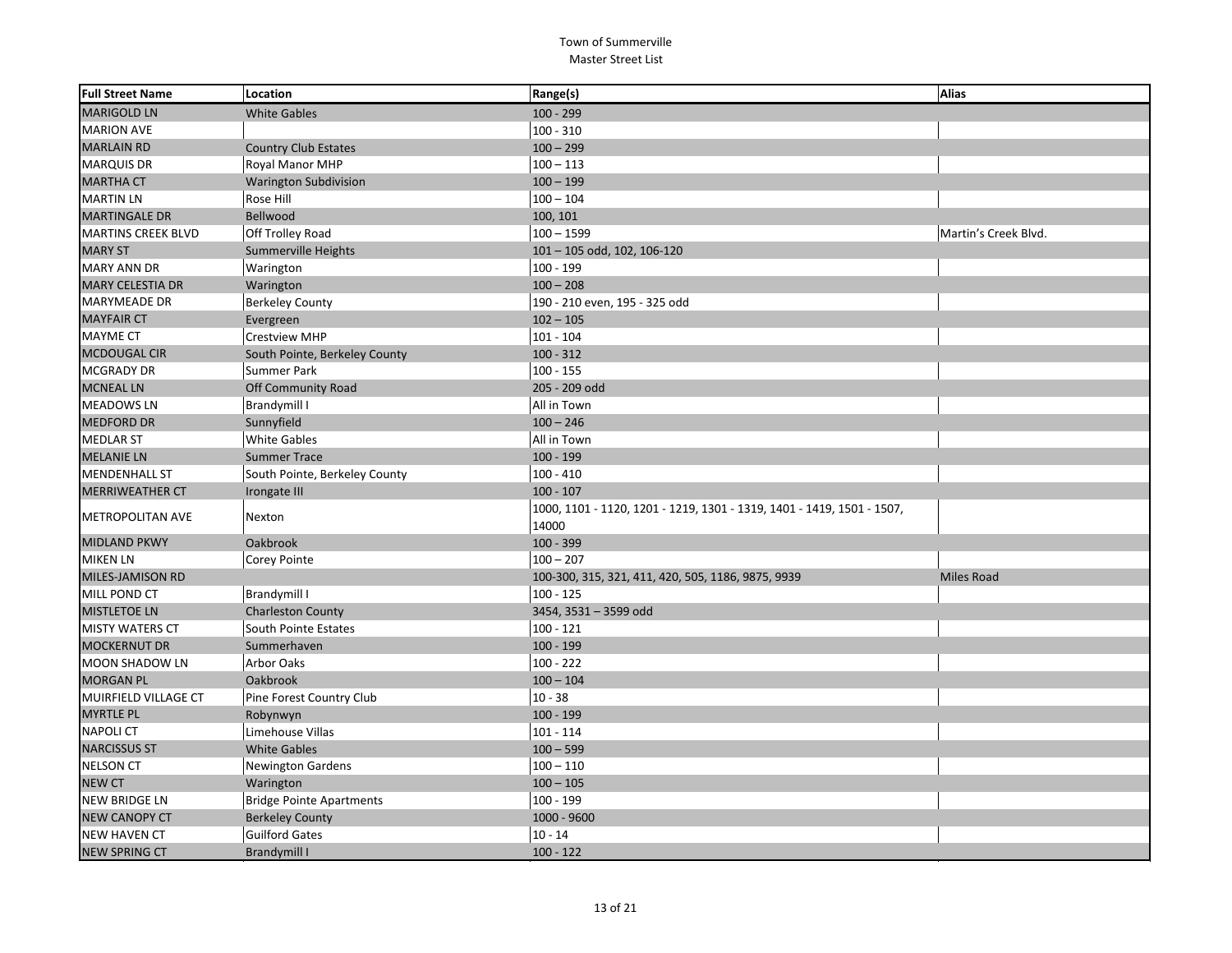| <b>Full Street Name</b> | Location                                       | Range(s)                                                                       | Alias                 |
|-------------------------|------------------------------------------------|--------------------------------------------------------------------------------|-----------------------|
| <b>NEWCASTLE CT</b>     | Irongate III                                   | $100 - 112$                                                                    |                       |
| <b>NIBLICK RD</b>       | Corey Woods                                    | 100-213                                                                        |                       |
| <b>NOBLE DR</b>         | <b>Royal Manor MHP</b>                         | 100-108, 110, 112-117                                                          |                       |
| <b>NOISETTE ROW</b>     | <b>Off Shepard Street</b>                      | $100 - 118$                                                                    |                       |
| <b>NORTHPARK AVE</b>    | Summer Ridge                                   | $95 - 200$                                                                     |                       |
| <b>NOTTINGHAM CT</b>    | <b>Crichton Parish</b>                         | $100 - 112$                                                                    |                       |
| NYNA JOY WAY            | <b>Wynfield Forest</b>                         | $100 - 103$                                                                    |                       |
| <b>S OAK ST</b>         | Old Summerville                                | $100 - 119$                                                                    | Oak Street South      |
| <b>OAK CIR</b>          | <b>Twin Oaks</b>                               | $101 - 109$                                                                    |                       |
| OAK BLUFF RD            | <b>Bridges of Summerville</b>                  | $100 - 199$                                                                    |                       |
| OAK VILLAGE LN          | Live Oak Village                               | $100 - 107$                                                                    |                       |
| <b>OAKBROOK LN</b>      | Oakbrook area                                  | 500                                                                            |                       |
| OAKBROOK LANDING DR     | Waters at Oakbrook Apartments, off Old Trolley | 1000 - 7308                                                                    |                       |
| O'BANNON CT             | <b>Scotts Mill</b>                             | $100 - 199$                                                                    | OBannon Ct            |
| OLD BRIDGE LN           | <b>Bridge Pointe Apartments</b>                | $100 - 247$                                                                    |                       |
| OLD COUNTRY CLUB RD     |                                                | $101 - 199$                                                                    | Country Club Road     |
| OLD DORCHESTER TRL      | Boat Club                                      | 148                                                                            |                       |
| <b>OLD FORT DR</b>      | Oakbrook Schools                               | 286, 306 (schools), 302 (trailer on school grounds)                            |                       |
| OLD GOLF RD             |                                                | $600 - 715$                                                                    | Also see GOLF RD      |
| <b>OLD HOLLY LN</b>     |                                                | $12 - 92$                                                                      |                       |
| OLD LIGHT RD            | <b>Berkeley County</b>                         | 100 - 399                                                                      |                       |
| OLD POSTERN RD          | Gadsden Place                                  | $100 - 399$                                                                    |                       |
| <b>OLYMPIC CLUB DR</b>  | Pine Forest Country Club                       | $100 - 223$                                                                    |                       |
| <b>OOLONG LN</b>        | Off Waring Street                              | $100 - 299$                                                                    |                       |
| ORANGEBURG RD           |                                                | 400 - 434 even, 713, 751, 795 - 809 odd, 810 - 824 even, 857, 861, 864,<br>939 |                       |
| <b>ORCHARD CT</b>       | <b>Brandymill I</b>                            | $100 - 125$                                                                    |                       |
| ORCHARD PARK DR         | <b>Bridges of Summerville</b>                  | $100 - 199$                                                                    |                       |
| <b>OUTRIGGER CT</b>     | <b>Marlin Estates</b>                          | $100 - 110$                                                                    |                       |
| E OWENS DR              | <b>Charleston County</b>                       | $600 - 608$                                                                    | Owens Drive East      |
| OWENS DR                | <b>Dorchester County</b>                       | 95                                                                             |                       |
| PACE ST                 | Nexton                                         | $100 - 299$                                                                    |                       |
| <b>PACOLET ST</b>       | Lakes of Summerville                           | $100 - 150$                                                                    |                       |
| PADGETT CIR             | Garden Hill                                    | $1 - 99$                                                                       |                       |
| <b>PALADIN DR</b>       | <b>Royal Manor MHP</b>                         | $100 - 115$                                                                    |                       |
| PALERMO AVE             | Limehouse Villas                               | $100 - 107$                                                                    |                       |
| N PALMETTO ST           |                                                | $100 - 939$                                                                    | Palmetto Street North |
| S PALMETTO ST           |                                                | $100 - 299$                                                                    | Palmetto Street South |
| <b>PAMELA LN</b>        | Corey Pointe II                                | $100 - 207$                                                                    |                       |
| <b>PARADISE PT</b>      | Paradise Lakes                                 | 85, 87, 100                                                                    |                       |
| PARISH PARC DR          | <b>Crichton Parish</b>                         | $100 - 413$                                                                    |                       |
| <b>PARKERS PATH</b>     | Shepard Place                                  | $100 - 199$                                                                    | Parker's Path         |
| <b>PARKINGTON LN</b>    | <b>Community Road Townhomes</b>                | $100 - 101$                                                                    |                       |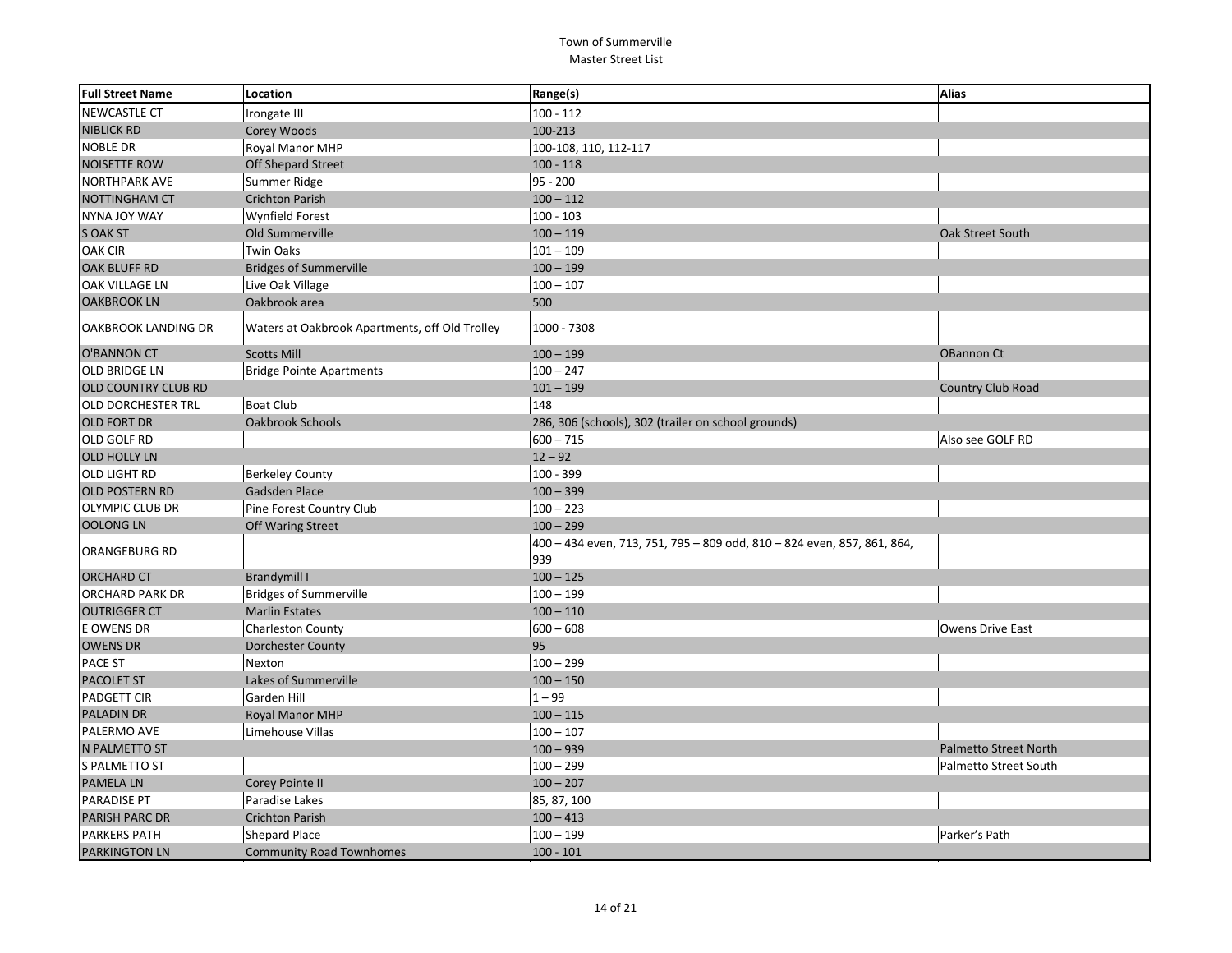| <b>Full Street Name</b> | Location                                | Range(s)                                      | Alias         |
|-------------------------|-----------------------------------------|-----------------------------------------------|---------------|
| <b>PARKVIEW LN</b>      | Nexton                                  | 11000 - 14307                                 |               |
| PARKWAY AVE             | Off Hwy. 78 and Berlin Myers Pkwy       | $106 - 113$                                   |               |
| PARKWOOD DR             | Shepard Park                            | $100 - 629$                                   |               |
| <b>PARNIECE ST</b>      | Azalea Heights                          | $100 - 116$                                   |               |
| <b>PARRIS CT</b>        | Palmetto Park                           | $100 - 104$                                   |               |
| <b>PARSONS RD</b>       |                                         | 100, 101-125 odd, 122, 604, 608, 707-711 odd  |               |
| <b>PAWLEY DR</b>        | Palmetto Park                           | $100 - 155$                                   |               |
| PEACOCK PL              | Paradise Lakes                          | $100 - 999$                                   |               |
| <b>PEBBLES LN</b>       | Off Miles Road                          | $100 - 135$                                   |               |
| <b>PECAN DR</b>         | The Reserve At Pine Forest Country Club | 106 - 126 even                                |               |
| PEKOE CT                | Tea Farm                                | $180 - 213$                                   |               |
| <b>PEONY ALY</b>        | <b>White Gables</b>                     | All in Town                                   |               |
| PERRY LN                | Gadsden Place                           | $100 - 103$                                   |               |
| PETERS ST               |                                         | $100 - 299$                                   |               |
| PETUNIA ALY             | <b>White Gables</b>                     | All in Town                                   |               |
| PEYTONS WAY             |                                         | $98 - 199$                                    |               |
| PHELON ST               | Off of Graham Ln & Felix St             | All in Town                                   |               |
| <b>PIMPERNEL ST</b>     | <b>White Gables</b>                     | $100 - 499$                                   |               |
| PINCKNEY MARSH LN       | Legends at Azalea                       | 998 - 13202                                   |               |
| N PINE ST               |                                         | $100 - 799$                                   |               |
| S PINE ST               |                                         | $100 - 316$                                   |               |
| PINE FOREST BLVD        | <b>Pine Forest Subdivision</b>          | 101, 103, 112 - 116 even                      |               |
| PINE GROVE AVE          |                                         | $100 - 199$                                   |               |
| <b>PINE TRAIL LN</b>    | Nexton                                  | $3000 - 10309$                                |               |
| PINE VALLEY DR          | Pine Forest Country Club                | $100 - 199$                                   | Pinevalley Dr |
| PINECREST BLVD          | Summerville Heights                     | $100 - 122$                                   |               |
| PINEHURST AVE           | <b>Country Club Estates</b>             | $200 - 503$                                   |               |
| PINEWOOD DR             | <b>Warington Subdivision</b>            | 102-110 even, 109-215 odd, 212, 304, 308, 400 |               |
| PINTAIL DR              | Gadsden Acres                           | $100 - 116$                                   |               |
| PIPESTONE DR            | <b>Barony Ridge</b>                     | $100 - 131$                                   |               |
| PLANTATION CIR          | Newington                               | $11 - 21$                                     |               |
| <b>PLANTATION DR</b>    | Newington                               | $100 - 133$                                   |               |
| PLOVERS ALY             | Daniels Orchard                         | All in Town                                   |               |
| PLUME POPPY LN          | Summerhaven                             | $100 - 199$                                   |               |
| POINTER DR              | <b>Quail Arbor</b>                      | 218 - 222 even                                |               |
| POND HILL CT            | <b>Branch Creek</b>                     | $300 - 320$                                   |               |
| POPPY PL                | Robynwyn                                | $100 - 106$                                   |               |
| PRESIDENT CIR           | Pine Forest Inn                         | $1 - 221$                                     |               |
| PRESIDIO BND            | Pine Forest Country Club                | $100 - 129$                                   |               |
| PRESSLEY AVE            |                                         | $100 - 199$                                   |               |
| PRESTWICK CT            | Pine Forest Country Club                | $193 - 421$                                   |               |
| PRIM ROSE PATH          | Off Parkwood Drive                      | $100 - 102$                                   |               |
| PRINCESS CT             | <b>Newington Gardens</b>                | $1 - 9$                                       |               |
| <b>PRINGLE LN</b>       |                                         | $100 - 102$                                   |               |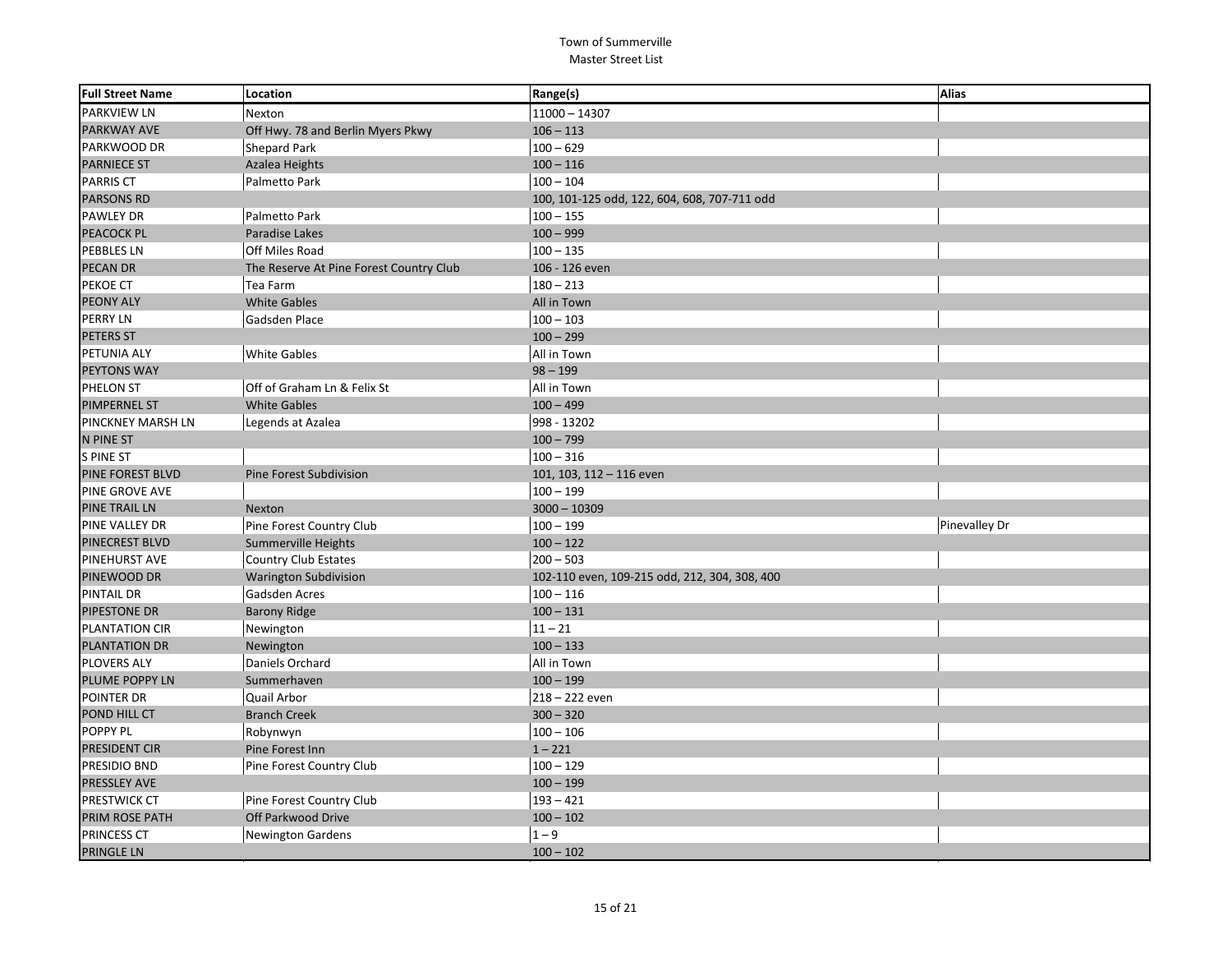| <b>Full Street Name</b>  | Location                                                                 | Range(s)                                                     | Alias                       |
|--------------------------|--------------------------------------------------------------------------|--------------------------------------------------------------|-----------------------------|
| PROPRIETORS LN           | Newington                                                                | $100 - 115$                                                  |                             |
| PROVIDENCE WAY           | Providence Place                                                         | $1000 - 1032$                                                |                             |
| <b>PURPLE MARTIN TRL</b> | <b>Arbor Walk</b>                                                        | $101 - 116$                                                  |                             |
| <b>PUTTER CT</b>         | Corey Woods                                                              | $100 - 106$                                                  |                             |
| <b>QUARTERDECK DR</b>    | <b>Chandler Village</b>                                                  | All in Town                                                  |                             |
| <b>QUEEN MARY CT</b>     | <b>Newington Gardens</b>                                                 | $100 - 199$                                                  |                             |
| <b>QUEEN PALM CT</b>     | Palmetto Row                                                             | $100 - 119$                                                  |                             |
| <b>QUENDON CT</b>        | Summerville Place                                                        | $100 - 105$                                                  |                             |
| <b>QUINBY ST</b>         | Gadsden Place                                                            | $100 - 208$                                                  |                             |
| <b>QUINCE CIR</b>        | Robynwyn                                                                 | $100 - 110$                                                  |                             |
| <b>RACE CLUB RD</b>      | Country Club Estates                                                     | $100 - 299$                                                  |                             |
| RACKAWAY DR              | <b>Berkeley County</b>                                                   | All in Town                                                  |                             |
| <b>RACQUET LN</b>        | Quail Arbor V                                                            | $100 - 110$                                                  |                             |
| <b>RAINBOW RD</b>        | <b>Country Club Estates</b>                                              | $100 - 199$                                                  |                             |
| <b>RAITH RD</b>          | Summerville Place                                                        | $100 - 105$                                                  |                             |
| <b>RALSTON CT</b>        | Creekside MHP                                                            | All in Town                                                  |                             |
| <b>RAMSEYS LN</b>        | Off of E 4th North St                                                    | $100 - 199$                                                  |                             |
| <b>RANWORTH LN</b>       | Summerville Place                                                        | $100 - 109$                                                  |                             |
| <b>RAWLINS DR</b>        | Sunnyfield                                                               | $100 - 201$                                                  |                             |
| <b>REBELLION RD</b>      | Pine Forest Subdivision                                                  | $100 - 102, 104$                                             |                             |
| <b>RED BLUFF ST</b>      | Limehouse Village                                                        | $100 - 450$                                                  |                             |
| <b>REDBUD ALY</b>        | <b>White Gables</b>                                                      | All in Town                                                  |                             |
| <b>REED ST</b>           | off Embassy Dr.                                                          | 172                                                          |                             |
| <b>REGENCY OAKS DR</b>   | <b>Bridges of Summerville</b>                                            | $10 - 199$                                                   |                             |
| <b>RENAU BLVD</b>        | Pine Forest Country Club                                                 | 231 - 239 odd, 241 - 380; 382 - 384 even; 407 - 413 odd, 427 |                             |
| E RESPITE LN             | Limehouse Village                                                        | 100-120                                                      | Respite Lane East           |
| W RESPITE LN             | Limehouse Village                                                        | 100-516                                                      |                             |
| <b>REYNOLDS RD</b>       | <b>Shepard Park</b>                                                      | $100 - 123$                                                  |                             |
| E RICHARDSON AVE         | Going East, It is Dorch Co, rt is Chas Co from canal<br>beg at 500 - 504 | 100 - 499, 501 - 619 odd, 500-504 even; 512, 516, 518        | <b>Richardson Ave East</b>  |
| W RICHARDSON AVE         |                                                                          | $100 - 919$ , $1001 - 1015$ odd                              | <b>Richardson Ave West</b>  |
| E RICHLAND ST            |                                                                          | 100 - 399, 500A (SCANA substation)                           | <b>Richland Street East</b> |
| W RICHLAND ST            |                                                                          | $100 - 299$                                                  | <b>Richland Street West</b> |
| <b>RIDGE RD</b>          | <b>Barony Ridge</b>                                                      | 111-123 odd                                                  |                             |
| <b>RIPLEY CT</b>         | Weatherstone                                                             | $100 - 499$                                                  |                             |
| <b>RIVIERA DR</b>        | Pine Forest Country Club                                                 | $100 - 123$                                                  |                             |
| <b>ROSE LN</b>           | Rose Hill                                                                | $209 - 520$                                                  |                             |
| ROSE DR                  | Berkeley County                                                          | 1523 - 1573 odd                                              |                             |
| <b>ROSEDALE CT</b>       | <b>Summer Trace</b>                                                      | $100 - 199$                                                  |                             |
| ROSEFIELD CT             | <b>Community Road Townhomes</b>                                          | 100 - 198                                                    |                             |
| ROUNDWOOD DR             | Highland Park (off W Butternut Road)                                     | $100 - 106$                                                  |                             |
| <b>ROWE LN</b>           | Berkeley County off 17A North                                            | All in Town                                                  |                             |
| ROYAL TROON CT           | Pine Forest Country Club                                                 | $100 - 129$                                                  |                             |
| <b>RUNDLE LN</b>         | Weatherstone                                                             | $100 - 199$                                                  |                             |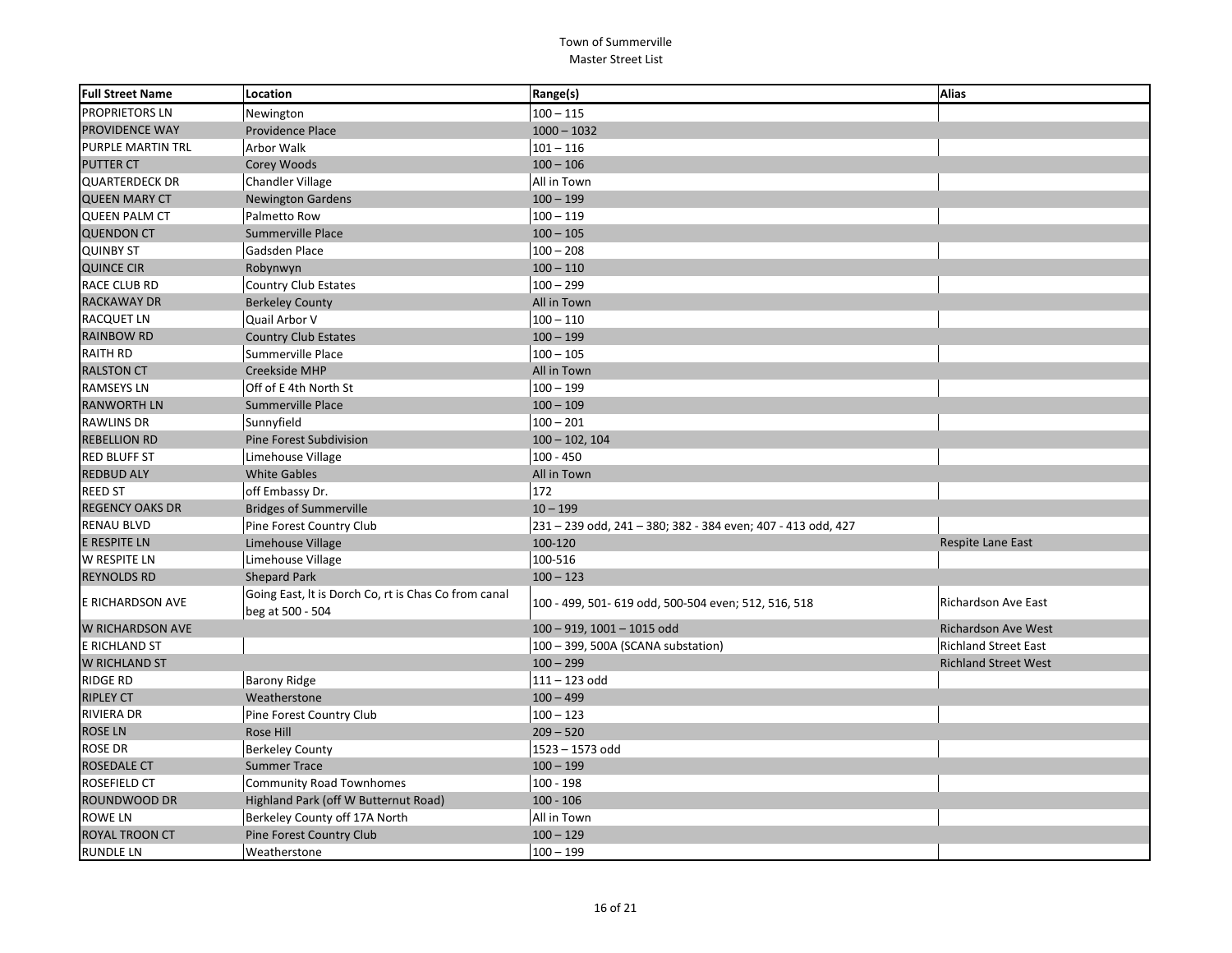| <b>Full Street Name</b>  | Location                            | Range(s)                  | Alias                    |
|--------------------------|-------------------------------------|---------------------------|--------------------------|
| <b>RUNNELS CV</b>        | Carrington Chase, Charleston County | $100 - 117$               |                          |
| <b>RUNNING BRANCH LN</b> | Guilford Gates                      | $10 - 25$                 |                          |
| <b>RUSTON PL</b>         | <b>Crichton Parish</b>              | $100 - 110$               |                          |
| <b>RUTHERFORD ST</b>     |                                     | $100 - 399$               |                          |
| <b>SABAL CT</b>          | Daniels Orchard                     | 100 - 121, 123 - 139 odd  |                          |
| <b>SADDLE TRL</b>        | Senrab Farms                        | 125                       |                          |
| <b>SAFFLOWER ALY</b>     | <b>White Gables</b>                 | All in Town               |                          |
| <b>SAGEBRUSH LN</b>      | Corey Woods                         | $200 - 215$               |                          |
| <b>SALEM RD</b>          | <b>Summer Park</b>                  | $100 - 106$               |                          |
| <b>SALISBURY DR</b>      |                                     | $100 - 399$               |                          |
| <b>SALKAHATCHIE ST</b>   | Lakes of Summerville                | $100 - 499$               |                          |
| <b>SALTERTON ST</b>      | Summerville Place                   | $100 - 617$               |                          |
| <b>SANDHILL PATH</b>     | Gardenhill                          | $100 - 200$               |                          |
| SANDLEWOOD DR            | Corey Gardens                       | $100 - 499$               |                          |
| <b>SANDTRAP RD</b>       | Corey Woods                         | $101 - 120$ , $122 - 130$ |                          |
| <b>SASPORTAS LN</b>      |                                     | $100 - 199$               |                          |
| <b>SAVANNAH RIVER DR</b> | Lakes of Summerville                | $100 - 720$               |                          |
| <b>SAW PALM DR</b>       | Summerhaven                         | $98 - 299$                |                          |
| <b>SAWTOOTH LN</b>       | Sawmill Trace                       | $100 - 117$               |                          |
| <b>SAWTRY PL</b>         | Summerville Place                   | $100 - 108$               |                          |
| <b>SCAUP CT</b>          | Gadsden Acres                       | $100 - 105$               |                          |
| <b>SCOTT CT</b>          | Gadsden Place                       | $100 - 108$               |                          |
| <b>SEAVINGTON CT</b>     | Summerville Place III               | $100 - 106$               |                          |
| <b>SEBRING ST</b>        | Tea Farm                            | $100 - 116$               |                          |
| <b>SENECA RIVER DR</b>   | Lakes of Summerville                | $100 - 599$               |                          |
| SEQUOIA DR               | <b>Crestview MHP</b>                | $101 - 141$               |                          |
| <b>SHAMROCK DR</b>       | Robynwyn                            | $100 - 224$               |                          |
| <b>SHANTE CIR</b>        | Lemon's MHP                         | $100 - 114$               |                          |
| <b>SHASTA LN</b>         | <b>White Gables</b>                 | $100 - 299$               |                          |
| <b>SHEA ST</b>           | Fieldview                           | $100 - 114$               |                          |
| <b>SHEFFIELD LN</b>      | Newington                           | $100 - 207$               |                          |
| SHENANDOAH CT            | Irongate III                        | $100 - 112$               |                          |
| <b>E SHEPARD LN</b>      | Tea Farm                            | $100 - 325$               | <b>Shepard Lane East</b> |
| <b>W SHEPARD LN</b>      | Tea Farm                            | $100 - 109$               | Shepard Lane West        |
| <b>SHEPARD ST</b>        | Germantown Area                     | $100 - 312$               |                          |
| SHINNECOCK HILL CT       | Pine Forest Country Club            | $1000 - 1045$             |                          |
| <b>SHOAL CREEK CT</b>    | Pine Forest Country Club            | $2000 - 2037$             |                          |
| SIGMA DR                 | Nexton, Berkeley County             | 101 - 197 odd; 200 - 499  |                          |
| <b>SILVER PALM LN</b>    | Palmetto Row                        | $100 - 209$               |                          |
| SILVERBELL ALY           | <b>White Gables</b>                 | All in Town               |                          |
| <b>SIMMONS AVE</b>       | Germantown                          | $100 - 999$               |                          |
| <b>SIX IRON LN</b>       | Corey Woods                         | $100 - 119$               |                          |
| <b>SIX OAKS CIR</b>      | Vantage at Summerville Apts         | 1000 - 14400              |                          |
| <b>SKIDAWAY RD</b>       | Gahagan                             | $196 - 203$               |                          |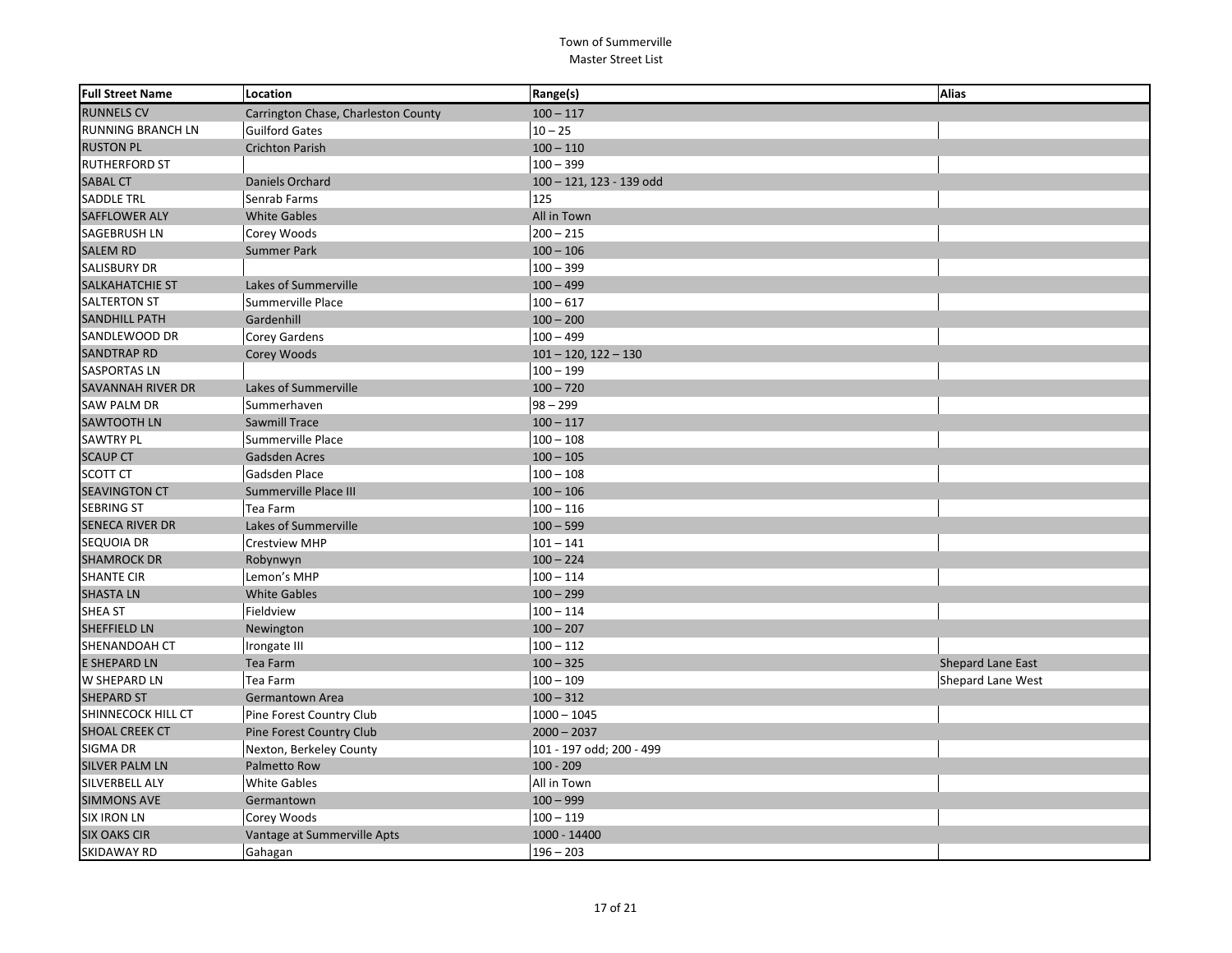| <b>Full Street Name</b>  | Location                                         | Range(s)                                                            | Alias              |
|--------------------------|--------------------------------------------------|---------------------------------------------------------------------|--------------------|
| <b>SLATER LAKE LN</b>    | Limehouse Village                                | $100 - 220$                                                         |                    |
| SMITHFIELD AVE           | <b>Brandymill II</b>                             | $100 - 244$                                                         |                    |
| <b>SMYTHE DR</b>         | <b>Newington Plantation</b>                      | $100 - 236$                                                         |                    |
| <b>SNAPDRAGON ST</b>     | White Gables                                     | $100 - 399$                                                         |                    |
| <b>SNOWBELL ALY</b>      | <b>White Gables</b>                              | All in Town                                                         |                    |
| <b>SOUTH POINTE BLVD</b> | South Pointe                                     | $100 - 820$                                                         |                    |
| SOUTHERNWOOD DR          | <b>Summer Park</b>                               | $100 - 199$                                                         |                    |
| SOUTHPORT DR             | Weatherstone                                     | $100 - 499$                                                         |                    |
| <b>SPARKLEBERRY LN</b>   | Summerhaven                                      | $100 - 599$                                                         |                    |
| SPIREA ALY               | White Gables                                     | All in Town                                                         |                    |
| <b>SPRING RD</b>         | <b>Halcyon Subdivision</b>                       | $100 - 199$                                                         |                    |
| <b>SPRING HOUSE LN</b>   |                                                  | $100 - 116$                                                         |                    |
| <b>SPRING MEADOWS DR</b> | <b>Bridges of Summerville</b>                    | $100 - 199$                                                         |                    |
| SPRINGVIEW LN            | Oakbrook                                         | $70 - 201$ , $300 - 399$                                            |                    |
| <b>SPY GLASS HILL CT</b> | Pine Forest Country Club                         | $100 - 103$                                                         |                    |
| <b>ST AWDRY ST</b>       | Summerville Place                                | $100 - 236$                                                         | Saint Awdry Street |
| <b>ST BENETS PL</b>      | Summerville Place                                | $100 - 106$                                                         | Saint Benets Place |
| <b>ST PHILLIPS ROW</b>   | St. Phillips Place                               | $100 - 153$                                                         | Saint Phillips Row |
| <b>STADIUM CIR</b>       | Old Summerville                                  | $100 - 199$                                                         |                    |
| STALLSVILLE LOOP RD      |                                                  | 221, 223, 225, 227, 229, 255                                        | Stallsville Loop   |
| <b>STATE PARK RD</b>     | <b>Colonial Dorchester State Historical Site</b> | $100 - 300$                                                         |                    |
| <b>STEEL BRIDGE LN</b>   | <b>Bridge Pointe Apartments</b>                  | $100 - 199$                                                         |                    |
| <b>STEPHEN CT</b>        | Corey Pointe II                                  | $100 - 108$                                                         |                    |
| <b>STEWART PL</b>        | Oakbrook Commons                                 | $96 - 124$                                                          |                    |
| <b>STINNEY LN</b>        |                                                  | 105                                                                 |                    |
| STOCKBRIDGE ST           | South Pointe-Dovewood                            | 102 - 108 even Dorchester County; 103 - 107 odd, 109 - 116 Berkeley |                    |
|                          |                                                  | County                                                              |                    |
| <b>STONEWALL CT</b>      | Pine Forest Country Club                         | $100 - 116$                                                         |                    |
| <b>SUBURBAN LN</b>       |                                                  | $120 - 150$                                                         |                    |
| <b>SUGARPLUM DR</b>      | Oak Knoll & Twin Oaks                            | $90 - 111$                                                          |                    |
| <b>SUMMER RIDGE DR</b>   | Summer Ridge                                     | 98 - 199                                                            |                    |
| <b>SUMMER TRACE DR</b>   | <b>Summer Trace</b>                              | $100 - 199$                                                         |                    |
| <b>SUMPTER HILL DR</b>   | <b>Bridges of Summerville</b>                    | 100 - 199                                                           |                    |
| <b>SUMTER AVE</b>        |                                                  | $28 - 427$                                                          |                    |
| <b>SUNFLOWER AVE</b>     | White Gables                                     | $100 - 299$                                                         |                    |
| <b>SUNNYSIDE WAY</b>     | <b>Paradise Lakes</b>                            | $100 - 599$                                                         |                    |
| <b>SURLINGTON DR</b>     | Summer Park                                      | $100 - 131$                                                         |                    |
| <b>SWEET ALYSSUM DR</b>  | <b>Summer Park</b>                               | $100 - 399$                                                         |                    |
| <b>SWEETSPIRE LN</b>     | Daniels Orchard                                  | 200 - 210                                                           |                    |
| <b>SWIFT CT</b>          | Oak Knoll                                        | 102-104, 106, 107, 109, 111                                         |                    |
| <b>SWING ST</b>          | Nexton                                           | 100 - 199                                                           |                    |
| <b>SYCAMORE DR</b>       | <b>Twin Oaks</b>                                 | $100 - 199$                                                         |                    |
| <b>TALLOW ST</b>         | Shepard Place                                    | $100 - 199$                                                         |                    |
| <b>TAMARACK CT</b>       | <b>Summer Park</b>                               | 100 - 299                                                           |                    |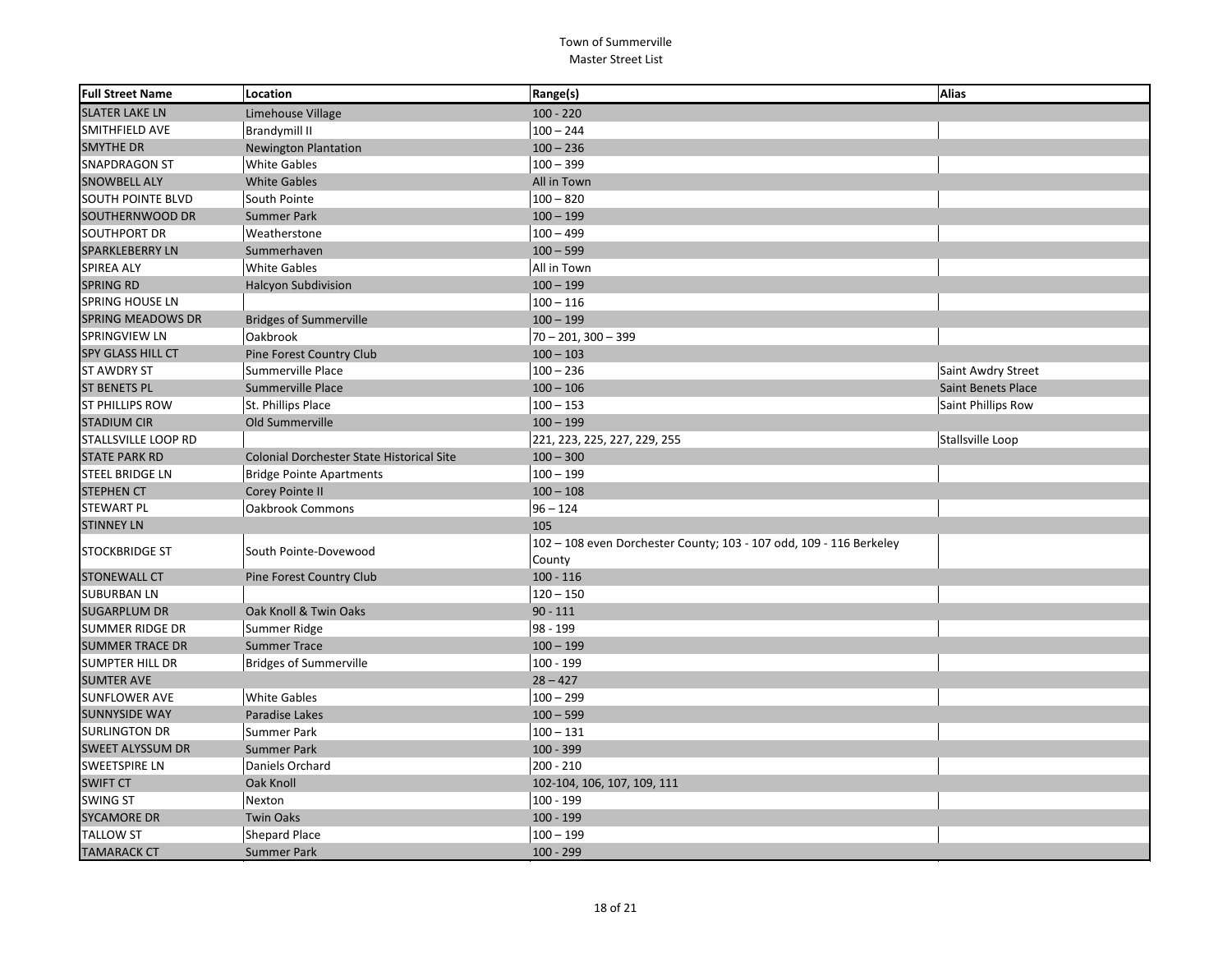| <b>Full Street Name</b> | Location                      | Range(s)                                                                                    | <b>Alias</b>    |
|-------------------------|-------------------------------|---------------------------------------------------------------------------------------------|-----------------|
| <b>TAMARISK ST</b>      | <b>White Gables</b>           | $100 - 399$                                                                                 |                 |
| <b>TANSY ALY</b>        | <b>White Gables</b>           | All in Town                                                                                 |                 |
| <b>TEA FARM RD</b>      | Tea Farm                      | $100 - 310$                                                                                 |                 |
| <b>TEA OLIVE CT</b>     | Laurel Hill Subdivision       | $100 - 106$                                                                                 |                 |
| <b>TEAKWOOD CT</b>      | Arbor Oaks                    | $100 - 200$                                                                                 |                 |
| <b>TEAL CT</b>          | Gadsden Acres                 | $100 - 199$                                                                                 |                 |
| <b>TEESDALE CT</b>      | Summerville Place             | $101 - 105$                                                                                 |                 |
| <b>TELFAIR CT</b>       | Gahagan                       | 188 - 207                                                                                   |                 |
| <b>TELSCOMBE CT</b>     | Summerville Place             | $100 - 105$                                                                                 |                 |
| <b>THAMES AVE</b>       | <b>Newington Gardens</b>      | 178 - 299                                                                                   |                 |
| <b>THISTLE LN</b>       | <b>White Gables</b>           | All in Town                                                                                 |                 |
| <b>THOMASTON AVE</b>    | <b>Brandymill II</b>          | $100 - 429$                                                                                 |                 |
| <b>THOUSAND OAKS CT</b> | <b>Bridges of Summerville</b> | 100 - 199                                                                                   |                 |
| THREE IRON DR           | Corey Woods                   | 100-110, 112 - 300                                                                          |                 |
| THREE WOOD LN           | Corey Woods                   | $102 - 131$                                                                                 |                 |
| <b>THRUSH LN</b>        | Oak Knoll                     | 111, 115                                                                                    |                 |
| <b>TIFFANY LN</b>       | Evergreen                     | $100 - 127$                                                                                 |                 |
| <b>TORREY PINES DR</b>  | Pine Forest Country Club      | $100 - 115$                                                                                 |                 |
| <b>TOWERING PINE DR</b> | Summerhaven                   | 100 - 299                                                                                   |                 |
| <b>TOWHEE DR</b>        | Oak Knoll                     | 100 - 121, 201 - 205, 207 - 219                                                             |                 |
| <b>TOWNE SQUARE RD</b>  | <b>Brandymill I</b>           | $102 - 139$                                                                                 |                 |
| <b>TOWNSEND WAY</b>     | Village on Central            | $100 - 178$                                                                                 |                 |
| <b>TRAVELERS BLVD</b>   | Oakbrook Area                 | 716, 763 - 765 odd, 768, 827 - 851 odd; 812 - 998 even                                      | Traveler's Blvd |
| <b>TRELLIS LN</b>       | Summerhaven                   | $100 - 199$                                                                                 |                 |
| <b>TRIGARD LN</b>       | Summerville Business Center   | $100 - 115$                                                                                 |                 |
| <b>TRILLIUM AVE</b>     | <b>White Gables</b>           | 100 - 799                                                                                   |                 |
| <b>TRIPP CT</b>         | <b>Baywood MHP</b>            | $1 - 11$                                                                                    |                 |
| <b>TRISTEN CT</b>       | <b>Wynfield Forest</b>        | $100 - 104$                                                                                 |                 |
| <b>TROLLEY ALY</b>      |                               | 121                                                                                         |                 |
|                         |                               | 47-209, 211-401, 405-413 odd; 408, 410, 421, 420-600 even; 449-625 odd,                     |                 |
| <b>TROLLEY RD</b>       |                               | 620, 622, 627-1663, 1665 - 1708, 1709 - 1713 odd; 1801, 1940, 2007, 2008 - Old Trolley Road |                 |
|                         |                               | 2099                                                                                        |                 |
| <b>TRUE GRIT WAY</b>    |                               | 100-126                                                                                     |                 |
| <b>TULIP ST</b>         | Robynwyn                      | $308 - 706$                                                                                 |                 |
| <b>TUPPER LN</b>        |                               | $100 - 199$                                                                                 |                 |
| <b>TUPPERWAY DR</b>     |                               | 120 and unaddressed vacant tract TMS 144-00-00-022                                          |                 |
| <b>TURNER FIELD WAY</b> | Fieldview                     | $100 - 140$                                                                                 |                 |
| <b>E TURNER ST</b>      |                               | 81                                                                                          |                 |
| <b>TURTLE BAY CT</b>    | Pine Forest Country Club      | $100 - 115$                                                                                 |                 |
| <b>TUSCANY CT</b>       | Limehouse Villas              | $100 - 299$                                                                                 |                 |
| TWIN TREE DR            | Arbor Oaks                    | 98 - 320                                                                                    |                 |
| TWO POND LOOP           | Brookhaven                    | $111 - 268$                                                                                 |                 |
| TWO WOOD CT             | Corey Woods                   | $102 - 110$                                                                                 |                 |
| <b>TYGER ST</b>         | Lakes of Summerville          | $100 - 190$                                                                                 |                 |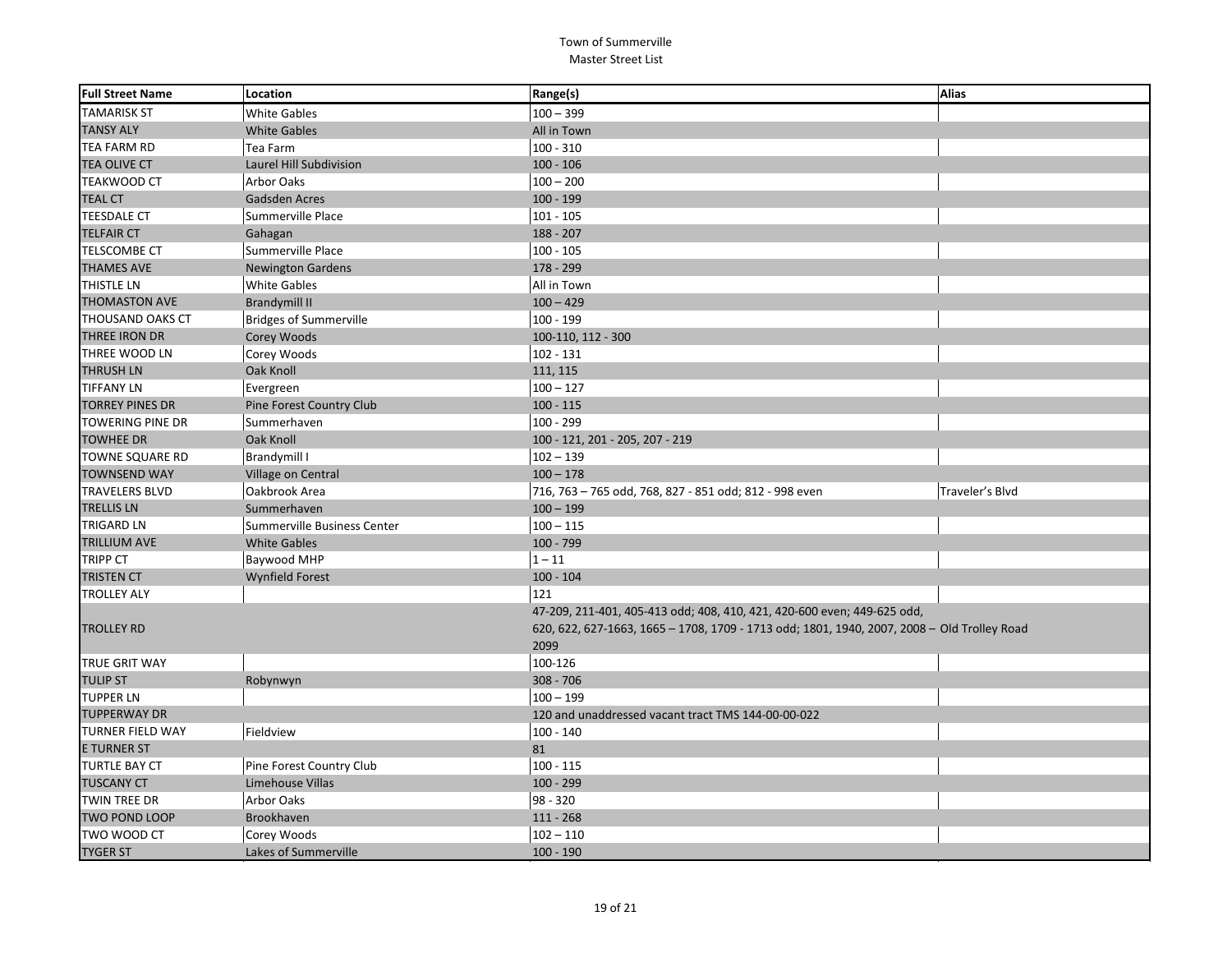| <b>Full Street Name</b>       | Location                               | Range(s)                                     | Alias                          |
|-------------------------------|----------------------------------------|----------------------------------------------|--------------------------------|
| <b>TYRON RD</b>               | <b>Scotts Mill</b>                     | 100 - 199                                    |                                |
| <b>UPCERNE RD</b>             | Summerville Place                      | 100 - 109                                    |                                |
| <b>UPPER TRESTLES AVE</b>     | Limehouse Village                      | $100 - 117$                                  |                                |
| <b>VARDON DR</b>              | Corey Woods                            | All in Town                                  |                                |
| <b>VARNFIELD DR</b>           | <b>Berkeley County</b>                 | 110 - 299                                    |                                |
| <b>VAUGHN DR</b>              | Gadsden Place                          | All in Town                                  |                                |
| <b>VENEZIA CT</b>             | Limehouse Villas                       | $100 - 130$                                  |                                |
| <b>VERBENA AVE</b>            | <b>White Gables</b>                    | $100 - 499$                                  |                                |
| <b>VINCA ALY</b>              | White Gables                           | All in Town                                  |                                |
| <b>VIOLET DR</b>              | Robywyn                                | $100 - 404$                                  |                                |
| <b>VOLK LN</b>                | <b>Crestview MHP</b>                   | $102 - 115$                                  |                                |
| <b>WADMALAW CIR</b>           | Palmetto Park                          | $100 - 114$                                  |                                |
| <b>WAINWRIGHT MNR</b>         | <b>Brandymill II</b>                   | $100 - 163$                                  |                                |
| <b>WALDEN RIDGE WAY</b>       | Oakbrook area, off Travelers Blvd      | 100-199                                      |                                |
| E WALKER DR                   | Tea Farm                               | $100 - 118$                                  | <b>Walker Drive East</b>       |
| <b>W WALKER DR</b>            | Tea Farm                               | $100 - 112$                                  | <b>Walker Drive West</b>       |
| N WALNUT ST                   |                                        | 200 - 599                                    | Walnut Street North            |
| <b>S WALNUT ST</b>            |                                        | $100 - 199$                                  | <b>Walnut Street South</b>     |
| <b>WALNUT CREEK RD</b>        | <b>Scotts Mill</b>                     | 100 - 199                                    |                                |
| <b>WALTON PL</b>              | Weatherstone                           | $100 - 199$                                  | <b>Walton Place</b>            |
| <b>WANDA DR</b>               | Evergreen                              | $104 - 126$                                  | Wanda Drive                    |
| <b>WANNAMAKER AVE</b>         | <b>Salisbury Acres</b>                 | 1695                                         | Wannamaker Avenue              |
| <b>WARBURTON RD</b>           | Woodfield II Apts in Downtown Nexton   | 1000 - 6700                                  |                                |
| <b>WARING ST</b>              |                                        | $100 - 499$                                  | <b>Waring Street</b>           |
| <b>WARING ST EXT</b>          |                                        | $100 - 117$                                  | <b>Waring Street Extension</b> |
| <b>WARINGTON ST</b>           | <b>Warington Subdivision</b>           | $100 - 215$                                  | <b>Warington Street</b>        |
| <b>WARRELL CIR</b>            | <b>Bridges of Summerville</b>          | 100 - 199                                    |                                |
| <b>WASSAMASSAW RD</b>         |                                        | 585, 600 - 899                               |                                |
| <b>WATER LILY ALY</b>         | <b>White Gables</b>                    | All in Town                                  |                                |
| <b>WATERFORD LN</b>           | <b>Scotts Mill</b>                     | $100 - 299$                                  |                                |
| WAX MYRTLE LN                 | <b>Cottages of Gahagan</b>             | $100 - 103$                                  |                                |
| <b>WAYLON DR</b>              | Weatherstone                           | $100 - 399$                                  |                                |
| <b>WEATHERED HICKORY ST</b>   | Limehouse Village                      | All in Town                                  |                                |
| <b>WEATHERS CT</b>            | Corey Woods                            | $100 - 299$                                  |                                |
| <b>WEBER RD</b>               | Palmetto Park                          | $100 - 219$                                  |                                |
| <b>WELLINGTON RD</b>          | <b>Quail Arbor Cove</b>                | $100 - 207$                                  |                                |
| <b>WELWYN RD</b>              | Summerville Place                      | $100 - 106$                                  |                                |
| <b>WESTBURY MEWS RD</b>       | Oakbrook area                          | $100 - 1200$                                 |                                |
| <b>WESTMORELAND ST</b>        | South Pointe-Dovewood, Berkeley County | $100 - 118$                                  |                                |
| <b>WESTVACO RD</b>            | <b>Berkeley County</b>                 | $140 - 180$                                  |                                |
| <b>WHEATFIELD DR</b>          | <b>Bridges of Summerville</b>          | $10 - 99$                                    |                                |
| <b>WHISTLING STRAIGHTS LN</b> | Pine Forest Country Club               | All in Town                                  |                                |
| <b>WHITE BLVD</b>             | Millwood                               | 108, 110, 206, 208, 212 - 220 even, 217, 226 |                                |
| <b>WHITE GABLES DR</b>        | <b>White Gables</b>                    | $100 - 399$                                  |                                |